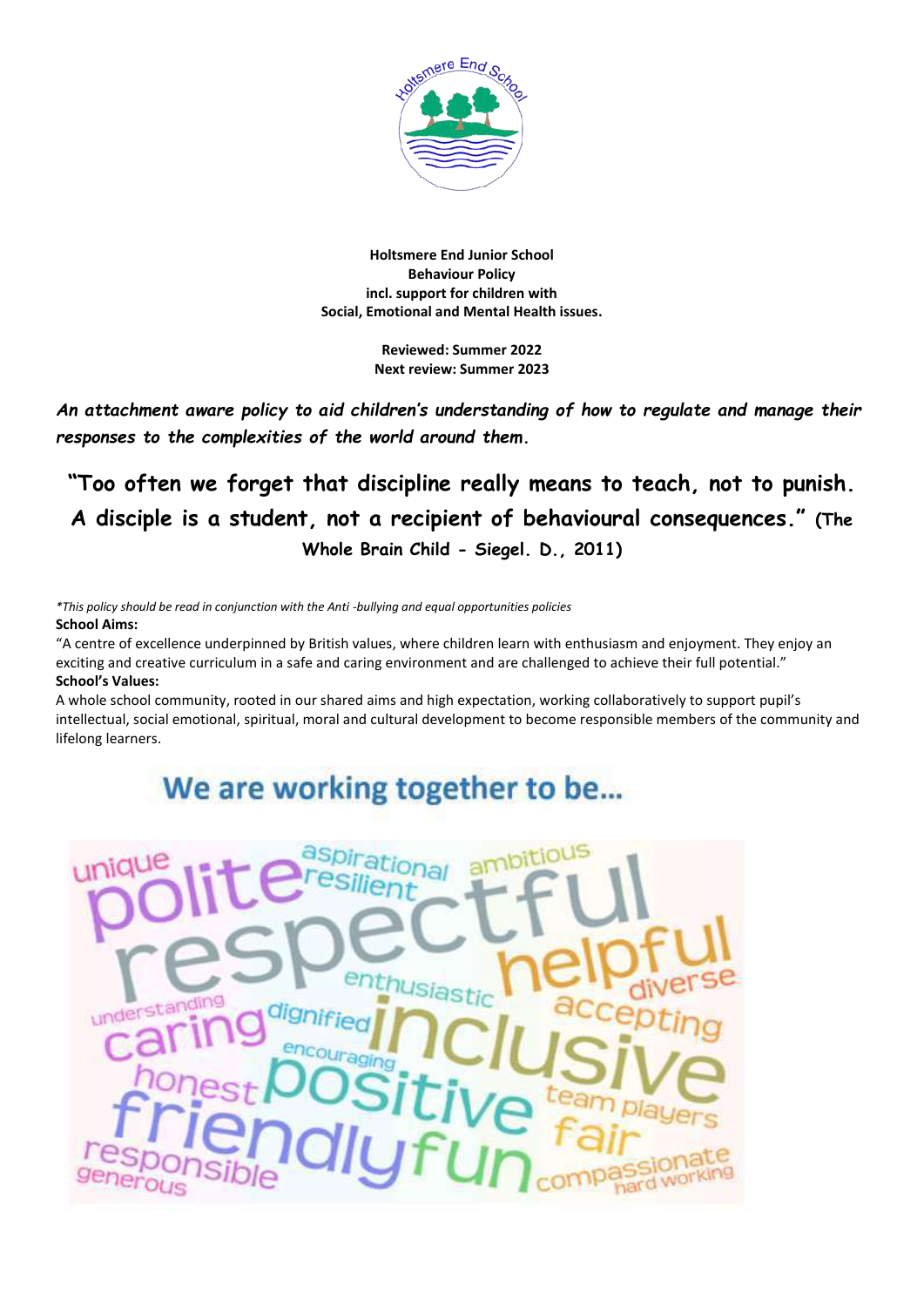# **Thinking of a child as behaving badly disposes you to think of punishment. Thinking of a child as struggling to handle something difficult encourages you to help them through their distress.**

The most important aspect in children feeling valued, safe and secure is the sense of connection with the member of staff. For most children this can be achieved by simple acknowledgement of the child and the child having the knowledge that you have them in your mind, care about them as a person and care about what they are doing.

Strong relationships between staff and pupil s are vital. Staff must be fair and consistent with children (taking into account individual needs) and children need to understand that the staff member is in control at all times enabling pupils to feel safe. Equally staff must be approachable and there to help (not only there to discipline) and children must understand this. If a member of staff is having difficulties with an individual or group of children they are expected to seek support in order to make a positive change.

This policy is developed to ensure guidance for staff in order to promote positive behaviour in school. The procedures and guidance in this document provides a consistent approach across the school and enables students, parents and staff to understand our approaches to the management of behaviour in school. It is also recognised that for some pupils, variance on these procedures will be made in order to meet any specific social, emotional, learning or other needs which require a personalised approach; guidance for this appears in the appendix and approaches can be discussed with the Inclusion leader or member of SLT.

# **Purpose**

We believe our school promotes high expectations and motivation to achieve successful learning through valuing each other, the school community and ourselves and developing self-regulation.

This policy is involved with the five main areas in developing self- regulation:

Recognising and celebrating success at every opportunity

Providing a secure base for all pupils (including the use of emotionally clean and well-chosen language patterns as well as maintaining an emotionally intelligent environment)

Recognising, empathising and validating young people's feelings (including the recognition of all forms of attachment)

Setting limits on what actions from our young people are appropriate (if needed)

Problem solving / solutions generation with the child/young person

# 2. Aims of the policy

The school curriculum has two main aims:

\*To provide opportunities for all pupils to self-regulate, learn and achieve.

\* To promote pupil's spiritual, moral, social and cultural development and prepare all pupils for the opportunities, responsibilities and experiences of life.

Visitors to the school should be impressed by the quality of the welcome they receive, by the way in which staff and pupils address each other, the care which pupils display towards their own and other people's possessions and the way in which movement around the school shows respect for others. They should see epistemic trust and its powerful use for learning.

We understand that positive behaviour and epistemic trust can be taught and needs to be modelled. We understand that negative behaviour can signal a need for support which we will provide without diluting our expectations. We recognise that although behaviourist approaches can work for the majority of children, they are not successful with all. This is especially true for those who have experienced Adverse Childhood Experiences (ACEs) – traumatic life experiences that occur before the age of 18. For children who have experienced trauma and loss, including vulnerable groups such as children in care (CLA), children at the end of the care system, and children previously in care, behaviourist approaches often serve to re-traumatise them and do not teach them how to express their emotions in a more appropriate manner.

Holtsmere End Junior School is a learning environment where everyone has the right to:

- be shown respect;
- learn and to teach: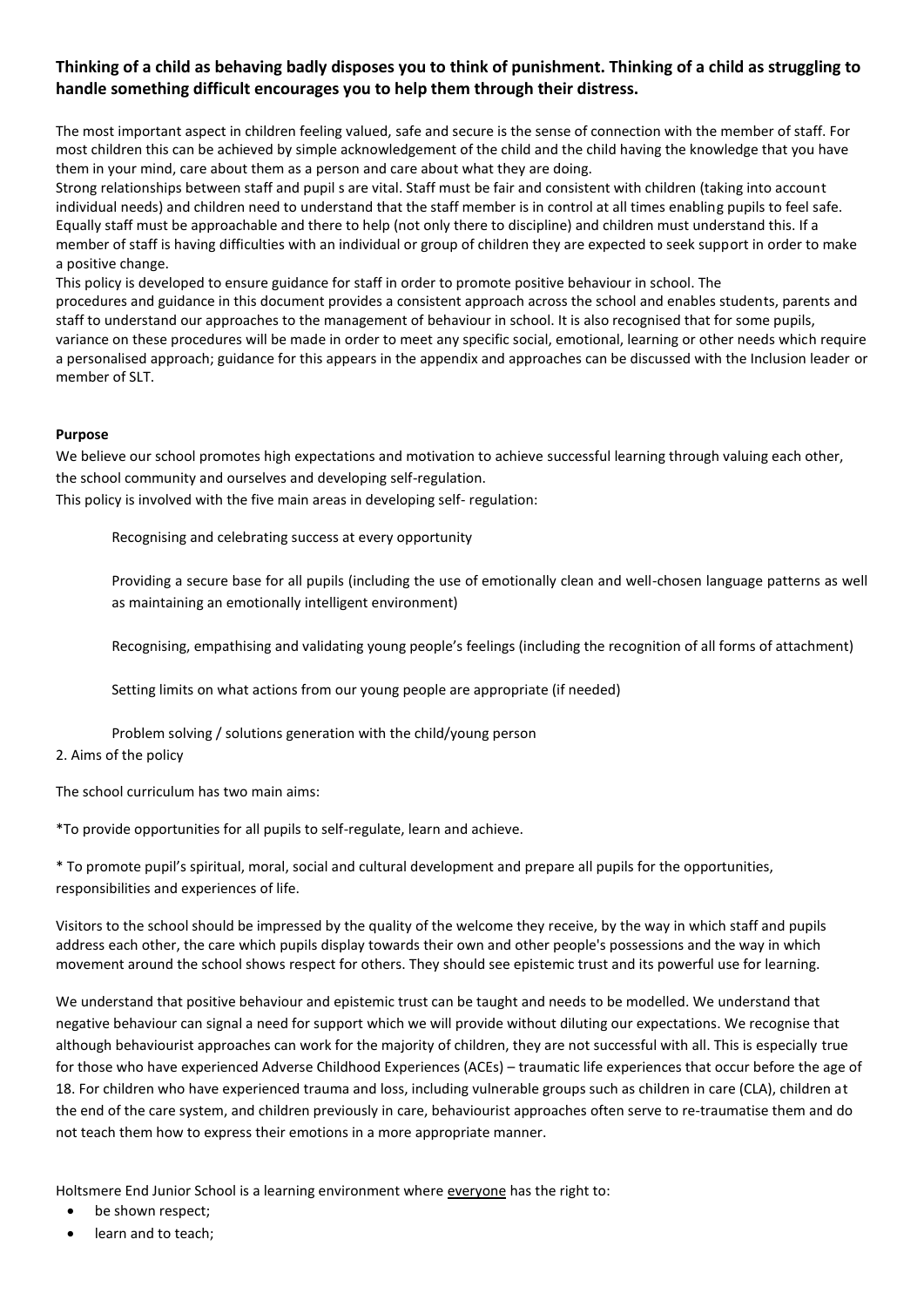- have equality of opportunity:
- be safe;
- be treated fairly and with kindness;
- achieve one's potential and to have achievement recognised;
- treat property and the environment with care;
- make appropriate choices;
- be listened to;
- be treated as an individual with their own learning needs; and
- develop one's own beliefs.

With these rights we all have the responsibility to work towards:

- respecting the rights of others;
- celebrating success for ourselves and others;
- being honest and tell the truth;
- trying the best of our ability ;
- acting as a good role model;
- self-regulating our learning behaviour.

#### How learning behaviour is encouraged

This policy is written to enable pupils to recognise when positive choices are made and when they have successfully managed their state, self-regulated their brains and therefore their bodies and responded to a situation in a positive way. It is written with the main imperative to empower our pupils to manage and regulate their responses to stimuli which may, if unregulated lead to the child making choices which do not serve them or others well.

The core purpose of this policy is to ensure that at all times within school that children's mental health is supported and that also this policy supports the school's 'Attachment Aware' philosophies.

It is worth noting that having an attachment aware behaviour policy is not designed to disregard 'behaviour' which is below the standard which is expected, it is an approach which ensures all actions of children are recognised with a mentally-healthy mindset and seeks to empower all children to own their actions are become self-perpetuating with their positive choices thus investing in themselves.

Holtsmere End Junior School's core values and purpose are fundamentally built on supporting child mental health and we are determined in our ambition to remove the out dated and punitive stigma of 'behaviour' and champion the knowledge that a child's actions are determined by key neurological drivers which, dependent on their range of experiences throughout their early lives are enabling or disabling. It is our duty as primary carers to empower our pupils to be enabled and thus successful in their self-regulation. It is our determination to be a secure base which offers a sense of protection, caring and safety for all of our pupils, as well as a source of inspiration and energy for learning and exploration, risk taking and challenge.

Holtsmere End Junior School recognises that being 'fair' is not about everyone getting the same (equality) but everyone getting what they need from a behaviour policy (equity). The school also recognises that behaviour is a form of communication and repeated inappropriate behaviour may just be a sign of a need not being met.

#### Background information on Attachment

*"What is believed to be essential for mental health is that an infant and young child should experience a warm, intimate and conscious relationship with his mother…in which both find satisfaction and enjoyment" (Bowlby, 1953)*

*"Attachment influences students' school successes. This is true of students' attachment to their parents, as well as their teachers. Secure attachment is associated with higher grades and standardised test scores compared to insecure attachment. Secure attachment is also associated with greater emotional regulation, social competence, and willingness to take on challenges, and with lower levels of ADHD and delinquency, each of which in turn is associated with higher achievement" (Bergin and Bergin 2009)*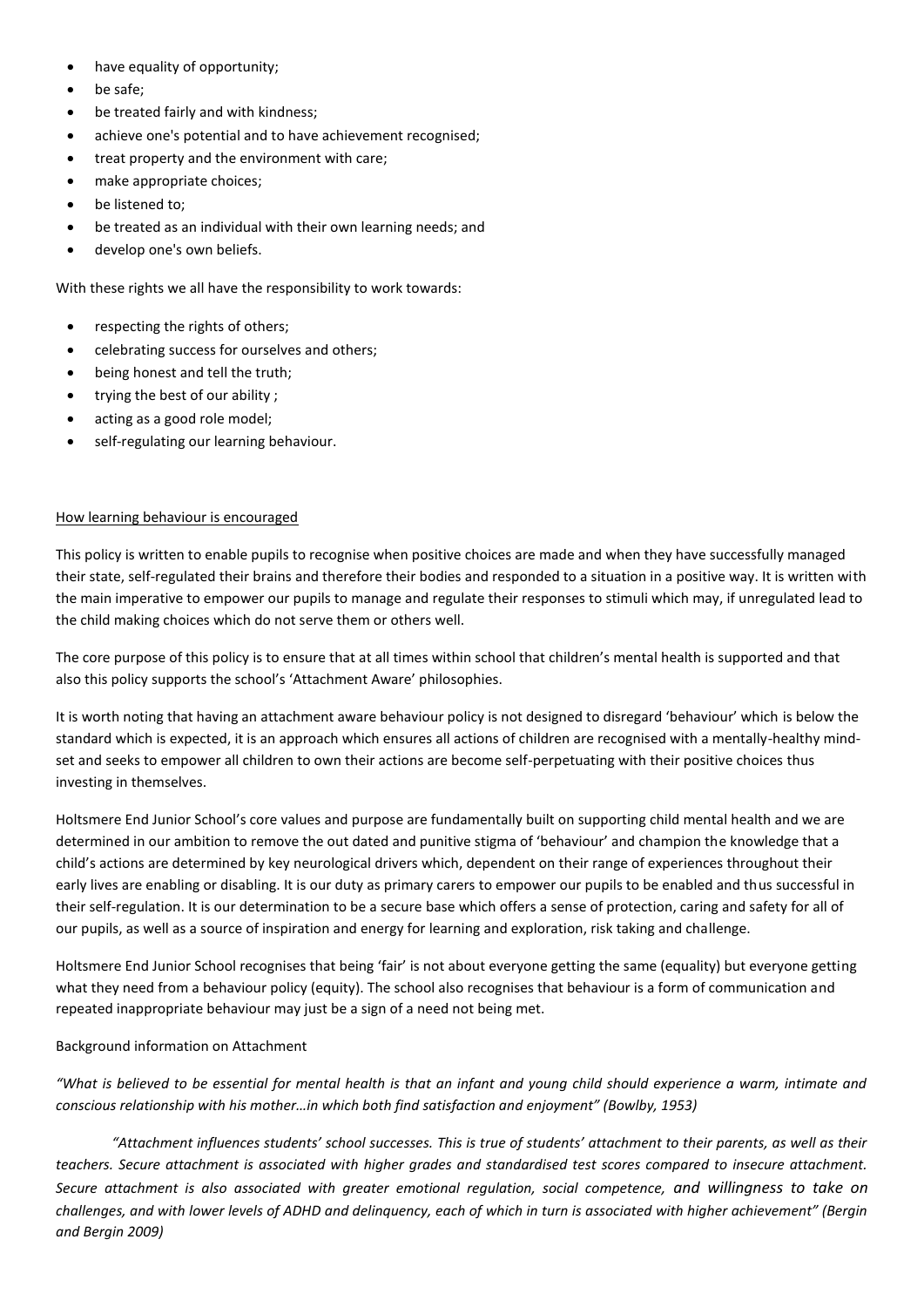#### *The neuroscience of attachment disorder*

- *Neural systems in the brain are frequently employed to defend rather than cooperate*
- *Regulatory systems become biased/primed towards arousal and fear rather than relaxed and ready for learning*
- *Neural brain patterns (attachment schemas) are used as battle plans for apparent survival rather than ways of connecting.*
- *Reward systems seek alternatives (e.g. drugs) rather than contact with attachment figures.*

If a person has an attachment disorder it affects two key mechanisms their social engagement mechanism and their stress regulation system. If a person's social engagement mechanism is affected it affects the following:

- Ability to interact with others
- Ability to understand others
- Ability to make sense of social relationships
- Ability to enjoy social relationships
- Social cognition

If a person's stress regulation mechanism is affected it affects the following:

- Ability to regulate stress
- Ability to regulate social engagements
- Ability to regulate positive and toxic stress
- Emotional regulation

#### Growth mind-set school

It is worth noting that Holtsmere End Junior school is not only attachment aware, we are also a growth mind-set school. This being the case we do not see children as being clever or not. We encourage academic buoyancy through a set of 6R's: Resilience, Relationships, Resourcefulness, Reflection, Risk taking and Remembering (inspired by Guy Glaxton's 4R's of building blocks of Learning) and develop children's ability to take responsibility for how they approach their lives. We build our school values on the children making active choices, belief in their ability to achieve (whatever the goal), to fail better and use it as an opportunity to grow, accept that some stress if managed well can be a healthy experience, that we are flexible and adaptive in daily life and that we encourage our children to maintain a healthy perspective. We therefore are mindful of the use of language patterns such as:

| Growth Mind-set (examples of)                                                                                                                                                                                                                                                                                                                                                                                                                            | Fixed Mind-set (examples of)                                                                                                                                                                                                                                                   |
|----------------------------------------------------------------------------------------------------------------------------------------------------------------------------------------------------------------------------------------------------------------------------------------------------------------------------------------------------------------------------------------------------------------------------------------------------------|--------------------------------------------------------------------------------------------------------------------------------------------------------------------------------------------------------------------------------------------------------------------------------|
| • I expect great things from all of you, and I am here<br>to guide you in your learning and growth. Mistakes<br>are expected and valuable – We can all learn from<br>them.<br>• I am so glad I made that mistake, because I<br>learned<br>. We have high standards, and I know that we can<br>meet them<br>• I'm so proud of the effort you put forth in order to<br>improve your learning<br>• Congratulations, you really used great strategies<br>for | Good boy/girl<br>$\bullet$<br>You are clever<br>$\bullet$<br>You are right / wrong<br>$\bullet$<br>This is easy / hard<br>$\bullet$<br>$1 / \nu$ ou can't do this<br>$\bullet$<br>I'm not good at<br>$\bullet$<br>I'll never do this because I'm not as clever as<br>$\bullet$ |

By creating a growth mind-set environment we enable children to feel valued as individuals and encourages confidence and perseverance which in turn allows them to experience a deeper level of success as it is self-motivated.

Learning is an innate ability in all of us, just like running. In the same way that we can learn to become faster runners we can also learn to become better learners.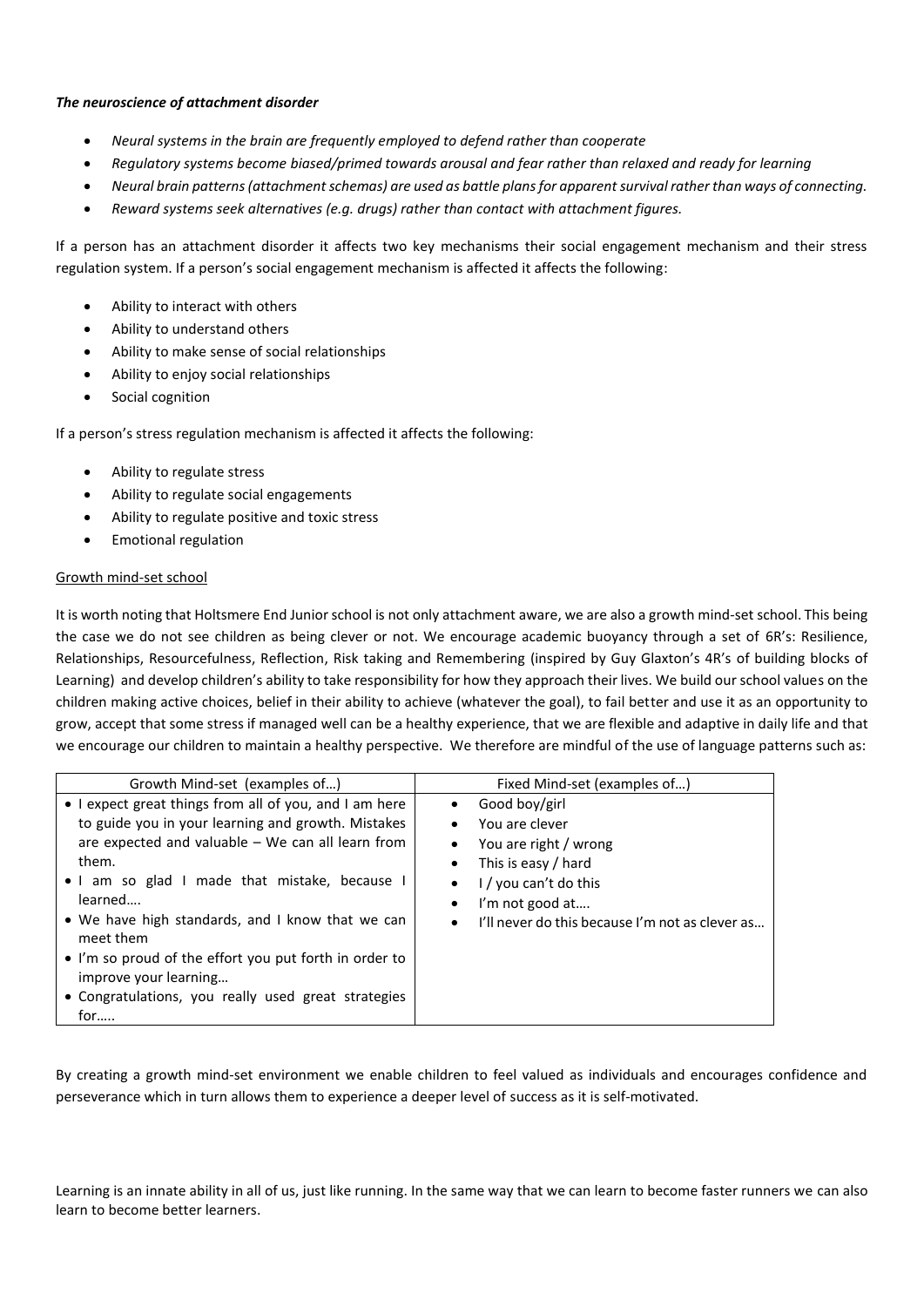The 6Rs of Learning are learning behaviours that can be isolated, practiced and honed. By focussing on and improving individual learning behaviours the learner can learn more effectively. It is our belief that the learning skills developed in this way will better equip our children for optimum learning at Holtsmere End Junior School and beyond.

In school we focus on a different R each week. The R focus will be the theme for assembly during the week. On a Friday each teacher will nominate a child from their class who has achieved the R the most successfully. Examples of the weekly targets are;

# **1. Relationships**

I can work well on my own and can work collaboratively with other people.

I help others which helps me understand what I know.

I know my targets for my own learning and work towards them.

I can work with others to learn effectively.

I consider other people's learning.

#### **2. Resourceful**

I can plan ahead in my learning and know what will help me learn.

I know where to find information, including through ICT and use it in my work.

I can talk about what I am going to do and what I have done.

I can think creatively and differently about problems and record my work in a

variety of ways.

I take risks and will have a go.

I know who to ask to help me learn.

#### **3. Resilient**

I stick at things even when they are difficult.

I try to remember what I already know to help me work out something difficult.

I use a range of strategies to help me when I am stuck.

If I make a mistake I learn from it and use it to help me learn and grow.

#### **4. Risk**

I challenge myself beyond the class expectations.

I try things that I haven't tried before

I look for ways to do things that might be different from other people

I look for different ways to achieve things

I am not afraid to get it wrong

#### **5. Reflective**

I can experiment with different ways of learning.

I can use different ways of assessing my learning.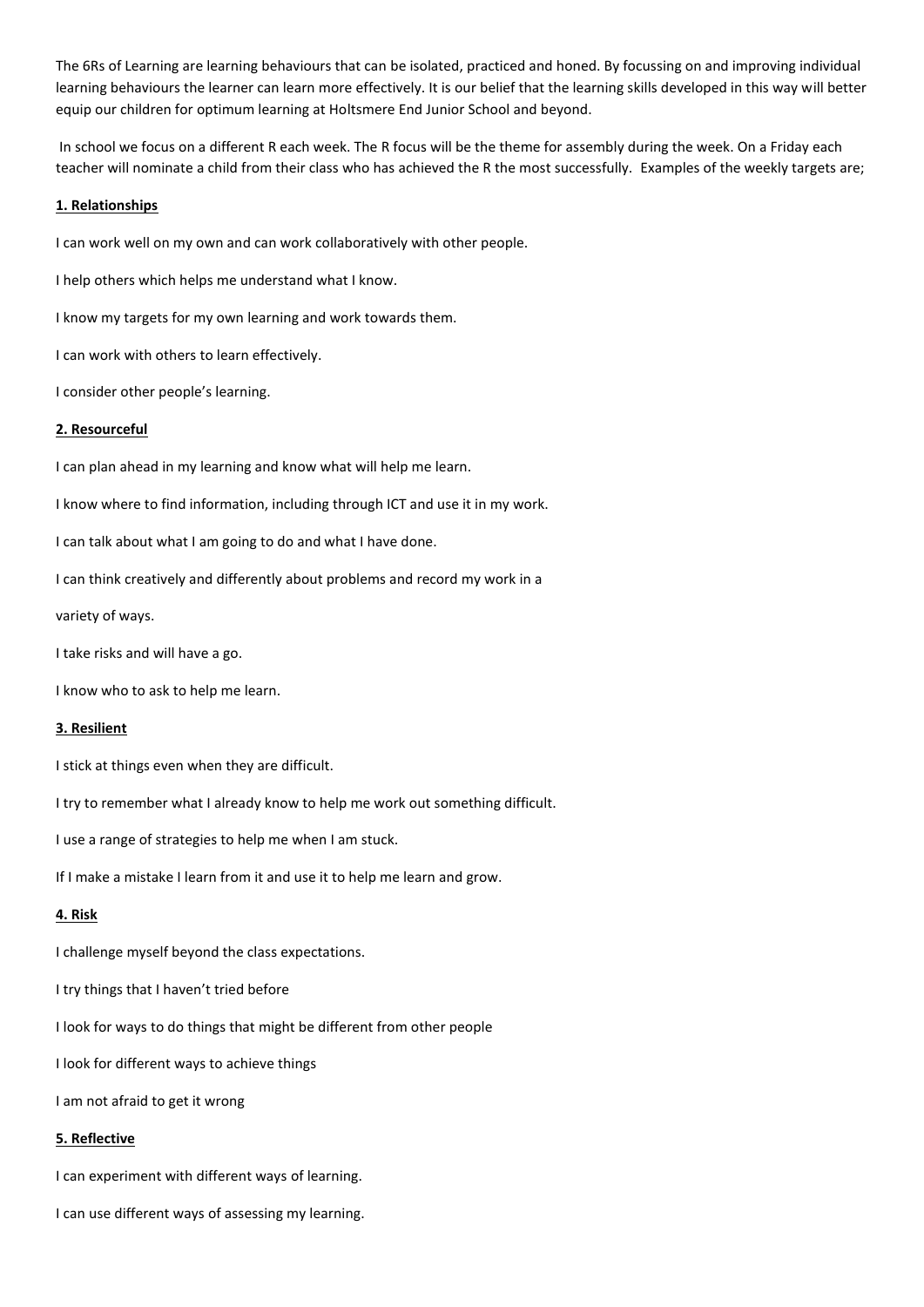I can make connections between my learning in school and outside school.

I do not accept second best and look for ways to improve.

I look for feedback from my teachers and peers and think about how I can improve.

#### **6.Remembering**

I can remember my learning and make links to prior learning.

I can talk about my learning while demonstrating that I have learnt the subject specific vocabulary.

All children need recognition for efforts made. Some of our children find it challenging initially to make well-formed choices and when they do it is imperative for the adult to make every effort to notice and celebrate when this happens. It is always vital to try where possible to ignore certain behaviours which do not serve the child well, thus preventing children being identifiable by their conduct choices. At all times stakeholders must be aware that all behaviour is communication and at no time should a child be identified by their behaviour. Recognition of positive efforts made should be instant and respectful. Children's self-talk needs to be modelled so it is essential that the process is praised more than the outcome. It is vital that all children are recognised for their positive choices regularly and if they find this challenging it is up to the supervising adult to create opportunities where the child can succeed. We do not promote a conformist attitude within the school, we promote an individualised approach which allows the child to develop within their own reality providing it is safe to do so.

# **We promote British values across the school through our school values.**

The six school values are; patience, empathy, respect, appreciation, kindness and consideration and each of these are linked to a 6R during the weekly assembly themes.

# **Providing a secure base for all pupils**

A secure base offers a sense of protection, care and safety. Every child has the right to feel safe and as a result all children will understand that are limits to behaviour and that if these are reached children will be helped in developing strategies so these are not reached again. Children at Holtsmere End Junior School understand that irrespective of their choices that we will help them overcome their barriers to being successful and they can trust that every adult will understand that they are not the personification of their behaviour. The School's main aim is to enable all children to feel safe and secure and that they can make mistakes without being judged or labelled. Children also understand that very rarely when the School cannot meet their needs as it may not have the expertise to do so, it will look for provision which would enhance the child's life chances better.

The School values emotional intelligence and understands the importance of well-chosen language. All staff are aware of the impact emotionally driven language can have on a person's behaviour and that it also can cause disassociation between the child and the consequence, as it no longer relates to their quality world. Staff therefore:

- avoid using emotive language when discussing children's choices;
- avoid becoming emotionally involved in a child's behaviour / response;
- understand that all behaviour is communication (either voluntary or involuntary);
- avoid speaking petulantly to a child;
- avoid shouting in any circumstance;
- are intent on understanding a child's reality;
- try to use positive reinforcement wherever possible;
- are always respectful of the child; and
- ensure that all children are heard dispassionately and equally and that no child is treated in light of previous choices made

# **Recognising, empathising and validating young people's feelings (including the recognition of all forms of attachment)**

| <b>Attachment</b><br>Style | % of general<br>child<br>population | The child's general<br>state of being | Nurturer's responsiveness<br>to her child's signals and<br>needs | Why the child acts in the way<br>they do |
|----------------------------|-------------------------------------|---------------------------------------|------------------------------------------------------------------|------------------------------------------|
|----------------------------|-------------------------------------|---------------------------------------|------------------------------------------------------------------|------------------------------------------|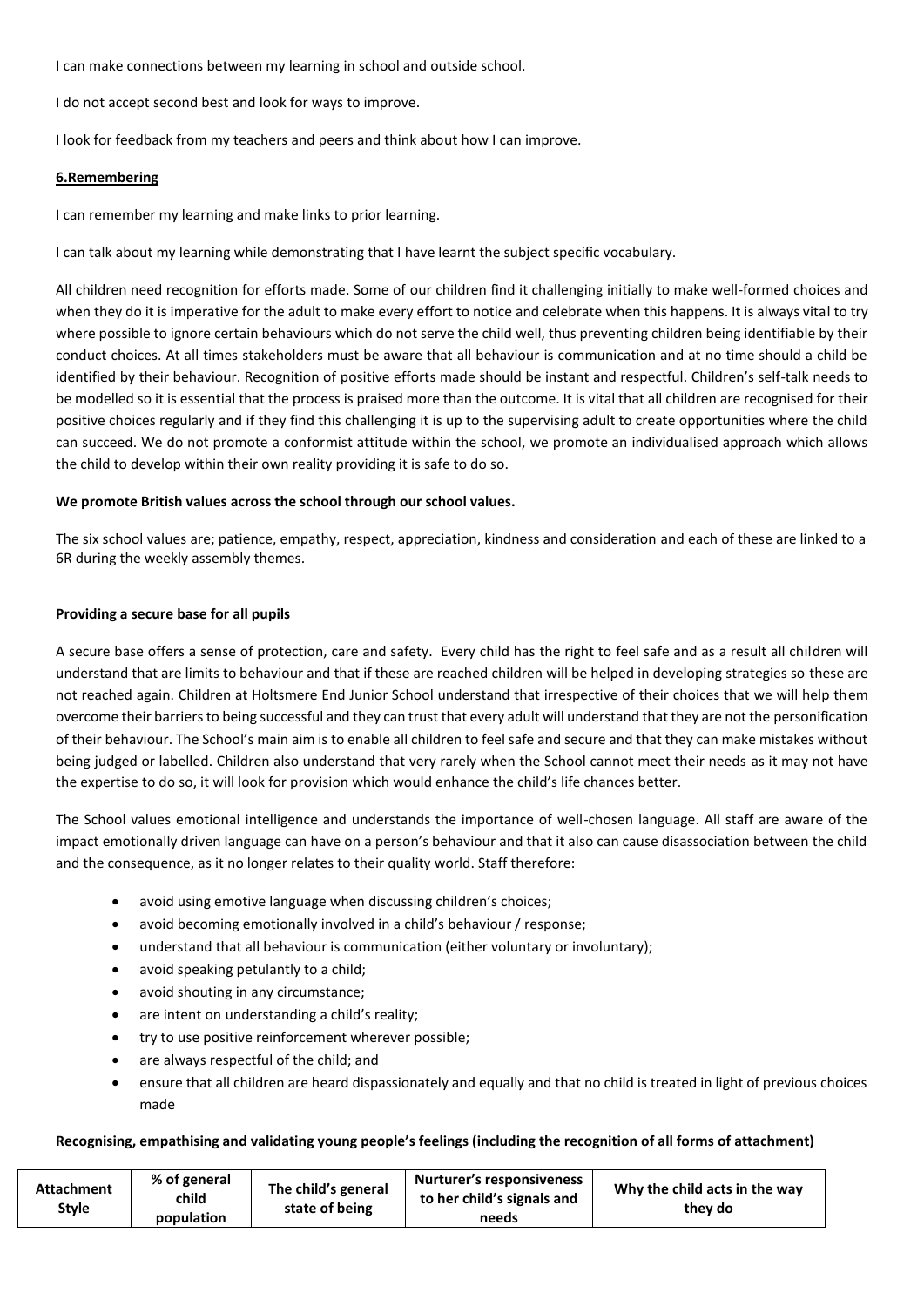| <b>Secure</b>       | 65%        | Secure, Explorative,<br>happy                              | Quick, sensitive,<br>consistent                                         | Believes and trusts that his / her<br>needs will be met               |
|---------------------|------------|------------------------------------------------------------|-------------------------------------------------------------------------|-----------------------------------------------------------------------|
| Avoidant            | 20%        | Not very explorative,<br>emotionally distant               | Distant, disengaged                                                     | Subconsciously believes that his /<br>her needs probably won't be met |
| <b>Ambivalent</b>   | $10 - 15%$ | Anxious, insecure,<br>angry                                | Inconsistent, Sometimes<br>sensitive, sometimes<br>neglectful           | Cannot rely on his / her needs<br>being met                           |
| <b>Disorganised</b> | $10 - 15%$ | Depressed, angry,<br>completely passive,<br>non-responsive | Extreme, erratic,<br>frightened or frightening,<br>passive or intrusive | Severely confused with no<br>strategy to have his / her needs<br>met  |

It is worth noting that the School are at no point condoning choices which are disruptive to learning of any pupil or that which puts children at risk. The difference with this approach is it focusses on prevention before remedy and in building capacity in our children to be self-regulating. Should decisions be made by pupils which are not acceptable and not in keeping with the School's ethos, consequences follow. The importance in this is that a child recognises that a consequence is a result of a choice the child has made. That by choosing a specific course of action they are then choosing the consequence. The power of choice rests with the child not the adult. That if a child makes a choice which is contrary to the school ethos that it is not the adult who is inflicting a punitive measure, the adult is in fact being guided by the child in what consequence will follow depending on the child's actions.

The importance is that an adult recognises that it is their duty to manage and mitigate behaviour without inflicting their own map, emotional state and preconceptions onto the child. Also to be aware that a child behaviour may be a consequence of some form of mild to severe attachment issue and therefore relationship building, empathy, sensitivity and investment into the child's quality world is essential in order to help the child progress in their own self-regulation.

# **Setting limits on what actions from our young people are appropriate (if needed)**

All children within the School are given the opportunity to understand what choices are appropriate and what choices are not. It is not the aim of this policy to allow children to lack accountability it is more that it enables children to develop self-regulation and to build capacity in their quality world to avoid choices which do not serve themselves and others well. Should a child make a choice which is not in keeping with the ethos of the School they will be given a verbal warning and then consequences will follow. It is the determination of the School that no consequence is punitive or emotive and that the child understands at all times that the ownership of the choices they make and the consequences which follow belong to them and them alone. It is in educating the children in how to avoid such decisions where the capacity for the child's development can grow.

# **Problem solving / solutions generation with the child/young person**

- a. Emotional coaching
	- i. Be aware of emotions
	- ii. Take opportunities to connect with the child
	- iii. Listen to understand not to respond
	- iv. Help the child identify and name their emotions
	- v. Find good solutions
		- Redirect children who are making unhelpful choices for what they do, not what they feel.
		- When children make these choices, help them to identify their feelings and explain why the choices are inappropriate.
		- Encourage emotional expression, but set clear limits on what is acceptable.
		- Help children think through possible solutions.
		- Progress in small steps should be expected.
		- Create situations where children can explore without hearing lots of "don'ts."
		- Make an effort to catch children making lots of positive choices and recognise their efforts.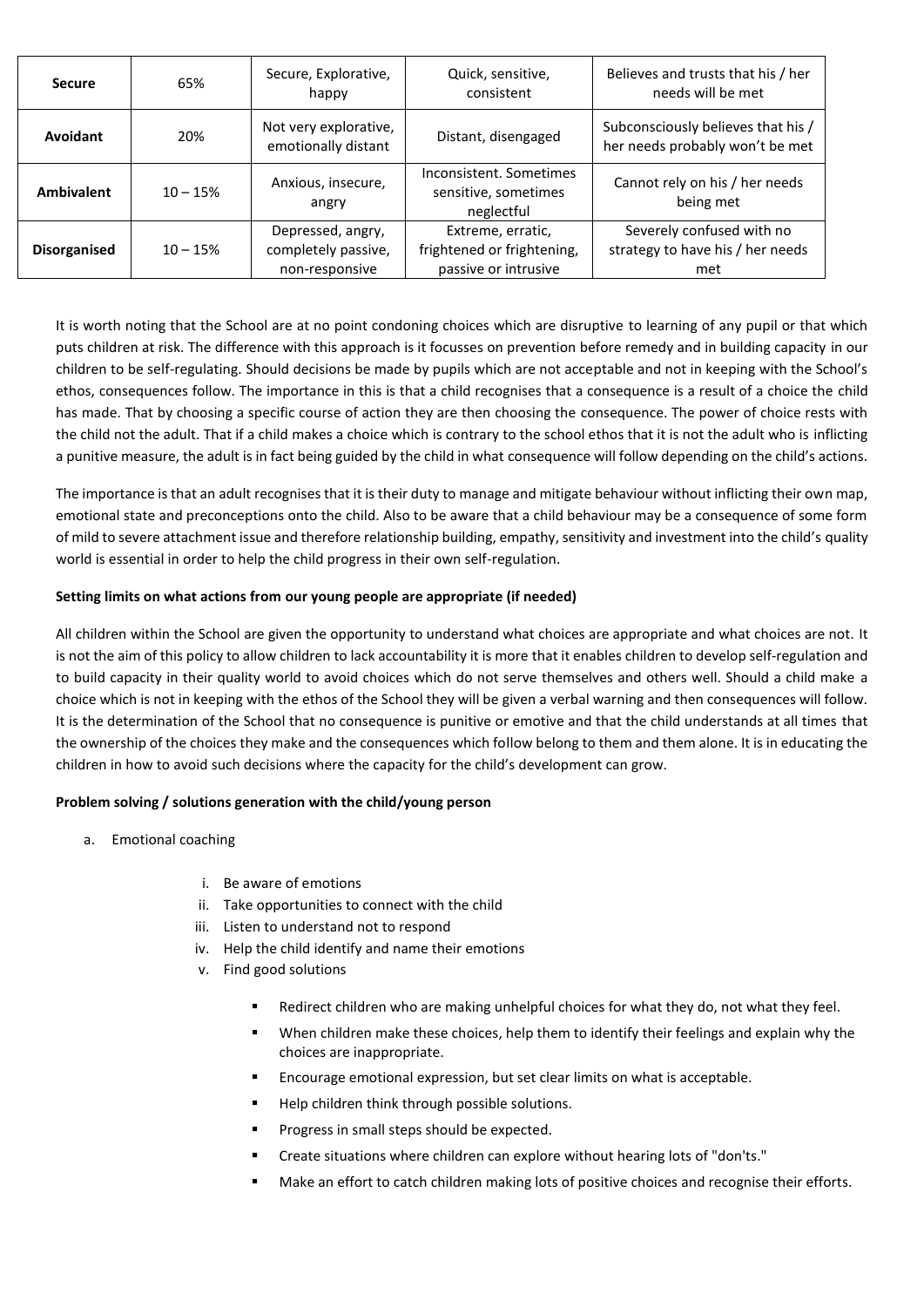- b. Ensure that any consequence is delivered dispassionately and as a direct result of a decision the child has made. There should very rarely be any reference to previous mistakes as when the policy is applied effectively this will have been measured and actioned accordingly.
- c. Every day must be a fresh start and the child must at all times be given the opportunity to begin again with ownership over how they can avoid such choices again.

#### **General Expectations**

It is important to have high expectations for our children while recognising some children have specific needs.

The following expectations cover all times of the school day and where children are representing the school out of hours or off site:

- Show respect and consideration to each other and to others, regardless of differences
- Behave sensibly around school e.g. move around in a controlled manner, use appropriate language, tone

and volume when speaking

- Look after and respect your own and others property
- Work hard and follow instructions

Staff should ensure a good routine for their classroom and for when their children are around the school. These expectations are reinforced through assemblies and interaction with children. It is everyone's responsibility to challenge children where these expectations are not met but equally to comment positively when they are. Good routines should be in place for:

- Start and end of day
- Transition times
- Lining up incl. assemblies
- Getting changed for PE
- Moving around the school
- Break and Lunchtimes

# **What do we do to teach and promote positive managements of behaviour?**

- **Whole School and Class Assemblies**: These will have a weekly theme on a 6R: Reflection, relationship, resilience, resourcefulness, risk taking and remembering. They will also cover the values of Respect, Empathy, Appreciation, Consideration and Patience. Assemblies will also have a special focus linked to particular calendar events like Anti -bullying week. There is a termly assembly plan with themes for each week which will cover specific issues relevant to our school and community including Racism; Homophobia; Gender based language; Tolerance and respect; Disability awareness.

#### **Holtsmere End Junior School and 'Hertfordshire Steps'**

Hertfordshire Steps is a therapeutic approach to positive behaviour management and is already well established in many of Hertfordshire's education settings and services. The Steps approach has been adopted and embraced by Holtsmere End Junior School and is based on the following principles:

Shared focus on inclusion of all children and young people within their educational setting

- A shared set of values and beliefs
- Open and shared communication
- A shared commitment to diversion and de-escalation
- Shared risk management
- Shared reparation, reflection and restoration

All of our staff have received 'Step On' training and 2 staff members have been trained to deliver training to new staff members and provide refresher training and ongoing advice.

'Step On' – Step On is training in de-escalation. It emphasises the importance of consistency and teaching internal, rather than imposing external, discipline. It focuses on care and control, not punishment. It uses techniques to de-escalate a situation before a crisis occurs and, where a crisis does occur, it adopts techniques to reduce the risk of harm.

#### **Benefits of implementing the Hertfordshire Steps approach:**

•Improves staff confidence and safety

•Reduces the risk of exclusion

•Supports the inclusion and management of SEND and children who may present challenging behaviour

•Develops consistent working practices

•Supports senior leadership teams in the development of policy, planning and reporting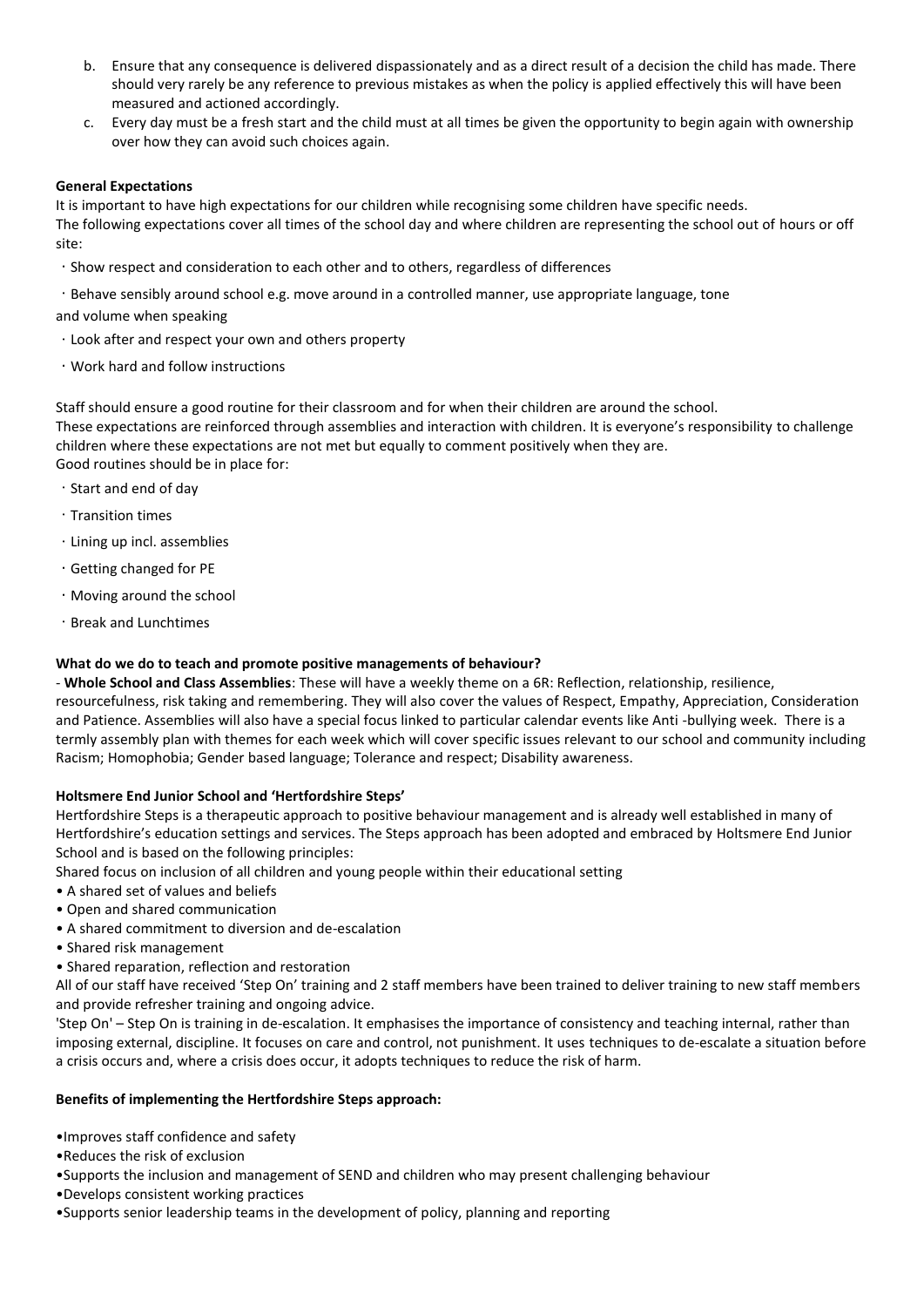The school is committed to using the following steps documents to predict and prevent behaviour patterns: Risk reduction plan, anxiety mapping, Roots and fruits and conscious and subconscious plans. **(Appendix B1)**

- **JIGSAW** : **A PSHE programme with a mindful approach to PSHE** – children have 30 minutes of lessons each week which include strategies to deal with different situations and ways to help regulate emotions. This is taught by the class teacher.

- School Curriculum including RE and a thread through themes
- High focus on teachers developing positive relationships with children
- Clear and consistent routines in classrooms, around the school and in the wider community
- High expectations from staff about conduct in class and around the school
- Clear set of strategies when behaviour causes a concern and positive reinforcement for good behaviour

*(see appendix C: Approaches to positive recognition and classroom strategies)*

# **What do I do if a child is showing inappropriate behaviour?**

Any behaviour that falls below the expectations of the school (e.g. disruption to learning, unkind or inconsiderate actions), requires some level of intervention. The following is a pathway of what to do:

Remember – the strongest approach to support a child is through the relationship with the adult. At all points try to ensure you keep a strong connection with the child having difficulties. Use positive reinforcement, as

appropriate to ensure the child knows you are still there and you recognise their effort and any chances they have made. At the end of the lesson (or during if appropriate) the teacher should talk with the child about the difficulties in the lesson and agree what improvement is needed for subsequent lessons in line with the school expectations.

If children are repeatedly showing poor behaviour for learning skills then a daily reflection sheet should be introduced to help the child reflect on their learning and to be rewarded for good learning behaviour.

#### **Daily Reflection sheets**

Completed by adults and children for the following:

All lessons, assemblies, short sessions and interventions completed during the day

Staff on duty at play time should inform the child's class teacher of any concerns at break time and concern or stage form completed when needed. The Lead Midday supervisor can write a comment in the reflection sheet when needed. These reflection sheets can be used to track improvements in behaviour as well as to identify patterns of behaviour. These reflections sheets are often also sent home at the end of each day in order for a parent or carer to sign, ensuring their continued involvement.

#### **Learning to learn intervention**

Deputy Head teacher to facilitate a 'Learning to learn' intervention, for identified children, with the Learning mentor in weekly sessions. First three weeks to concentrate on emotion coaching: naming and taming emotions helping children to feel safe in their learning environment. The neuroscience of the mind is simplified for children to understand and then used to their advantage as children spend the next ten sessions learning ten healthy habits for better relationships. Children explore how: smiling; saying sorry; being kind to someone; talking about their feelings; asking for help; showing good manners; trying new things; accepting 'no' means 'no'; learning to share; and following instructions can help them have stronger relationships and become better learners.

#### **Behaviour Stage process**

First step, member of staff highlights the behaviour to the child and clarifies/ reinforces expectations with them.

#### **Stage 1** Teacher repeats expectations and makes any adjustments to

support the child *(see Appendix C: Examples of classroom approaches when dealing with behaviour)*. Children will be warned procedures have begun and a verbal Stage 1 will be issued.

Examples of Stage 1: wasting time, interrupting, calling out inappropriately, giving a defiant or insolent look, inappropriate chatter or inattentiveness

#### **Stage 2** Teacher repeats expectations and makes further adjustments

*(see Appendix C)* to support the child. Time out for the situation could be appropriate and a child may be asked to complete a Yellow Stage 2 'Think sheet' either in the classroom or in another pre-agreed classroom. Examples of Stage 2: preventing others from learning, making a rude remark, ignoring instructions, spoiling property

**Stage 3** A more serious offence or repeated disobedience, see examples below, may lead to an Orange Stage 3 'Think sheet' being issued, completed with the adult who issued the stage and then the child is to be sent to a senior leadership team member, or the learning mentor, to reflect on their behaviour and have their Stage logged in the Behaviour Incident book. Children will normally be expected to miss a lunchtime and playtime in reparation of their wrong behaviour choices. Children are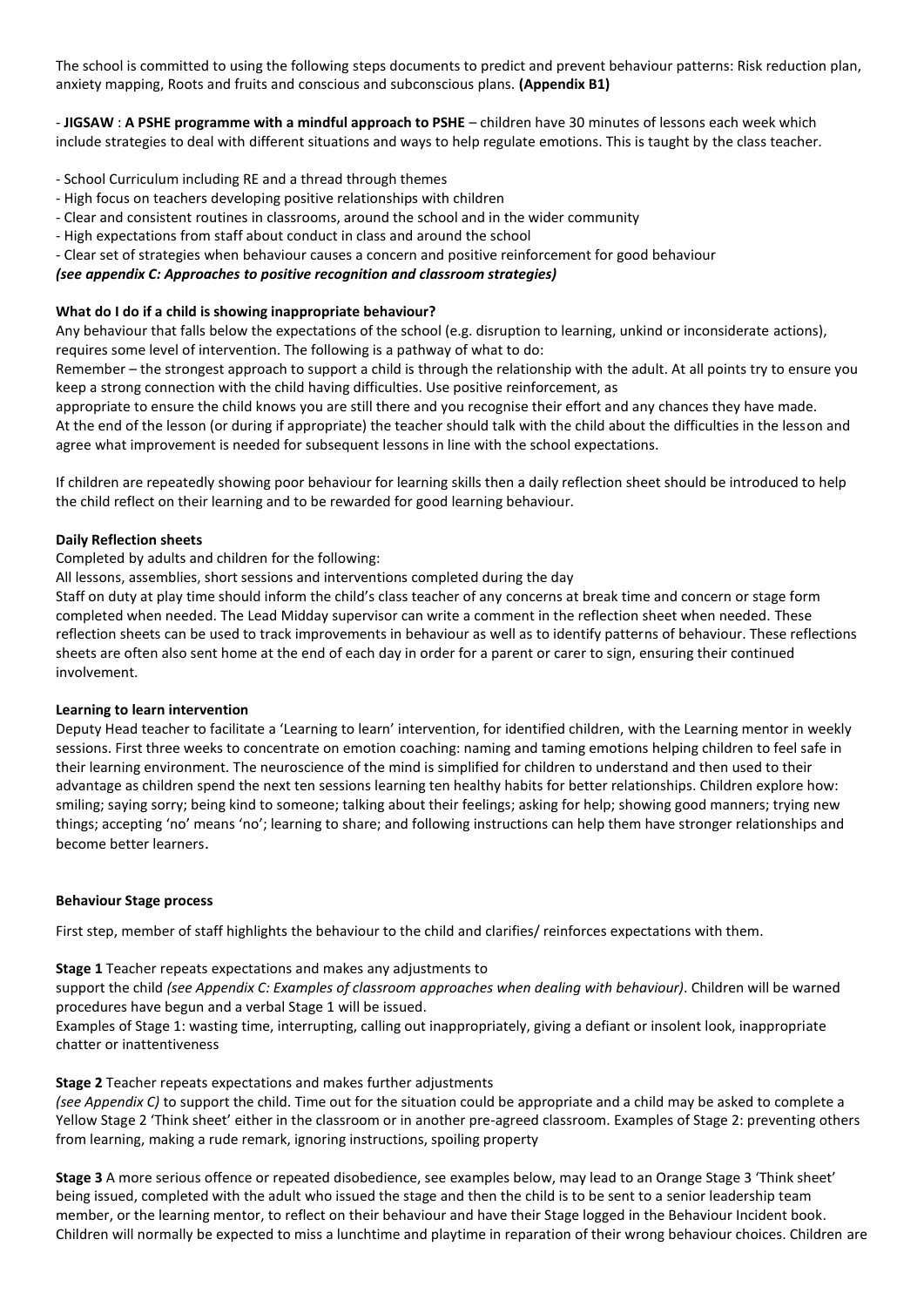expected to complete positive learning and social tasks during this period. Examples of Stage 3: leaving a room or area without permission, blatant disobedience, swearing, spitting, throwing of objects, telling lies, making an insolent gesture.

**Stage 4** In all cases, where the behaviour is a significant cause for concern a more detailed red Stage 4 'Think sheet' is completed with next steps included.

This allows a record of the incident to be made and appropriate support and/or reparation to be planned for. Any victim or perpetrator indicated on a Stage 4 may also be transferred to a learning reflection sheet in order for staff to identify children having difficulties or becoming regular victims.

Stage 4's should be initially be dealt with the adult involved but because of the serious nature of the incident (unless the incident occurs during the lunch break – in which it will be passed on to a learning mentor or member of the leadership team) the official issue and resultant letter home and contact with parent or carer, has to be dealt with by a member of the SLT. Senior Leadership team members should aim to deal with the incident and the reparations and make the decision of whether the behaviour consequences should led to internal or external exclusions. Children will normally be expected to miss five lunchtimes and playtimes in reparation of their wrong behaviour choices. Children are expected to complete positive learning and social tasks during this period.

If children are issued with three Stage 4 'Think sheets' in a term, the SLT will need to consider an internal or external exclusion as an appropriate consequence of the repeated serious behaviour choices being made. (See exclusion policy).

In extreme cases that compromise the safety of the children in the school, the Headteacher reserves the right to issue an exclusion because of one behaviour incident rather than three. If the Headteacher is absent from the premises for the day, the Deputy Headteacher can issue an exclusion on behalf of the Headteacher.

Where there is an incident where a child is exhibiting behaviour which becomes unmanageable or unsafe immediate support should be sought from another member of staff, learning mentor or member of the senior leadership team. Staff can send a 'Help needed' note (that are available in each class) to the office for help.

The Class Teacher/Phase Leader should be made aware of any incidents which have been recorded on a Stage 4 form. When an incident occurs, a judgment is made by the Teacher/ Member of SLT as to whether the parents of the perpetrator(s) and/or victim(s) need to be informed, taking into account the severity of the incident, any continuing difficulties the incident is likely to cause and the child(ren)'s history of involvement in such incidents.

Any major incidents must be logged using the Stage 4 form and the behaviour incident book which will then allow the SLT to have an overview of issues and to establish any support that needs to put in place for the child(ren).

Teaching assistants, on occasion, supervise independently children and can issue Stages 1 to 3 but will need a SLT member to issue a Stage 4. Lunch time staff will seek the advice of the Supervisory Midday supervisor when dealing with behaviour issues and the Supervisory Midday supervisor can issue Stages 1 to 3 but will also need a SLT member to issue a Stage 4

#### **General Responses to incidents**

Children have to have the opportunity to reflect on their actions and the impact this may have had on others. Below are examples for some situations that may occur in school and the types of response that are appropriate.

#### **Incident Type of response**

Incident against another person

Show the person that has been affected by the child's action that they are sorry. This can be in the form of verbal, written, picture, or an action.

#### **We do not force children to say sorry**

Incident relating to theft, damage to property etc

Where possible – a natural reparation should be used e.g. clean graffiti off the door, clean up the mess, pay for replacement of item.

Where this is not possible a close alternative should be used e.g. vandalism that could not be fixed by the child – the child should then give time to complete a site task which enables the site person to fix the problem.

Where there is a cost for replacement of an item that has been damaged this cost may be sought from the child following discussion with the family.

The particular activity has been causing issues *e.g. football at break time*

Work with staff needed in order to ensure subsequent participation can be successful . E.g. having reduced time / supervision / or not taking part in the activity

Child being disruptive in lessons

Child remains in for some or all of the break to catch up with the work that hasn't been completed. OR

The need for a discussion with teacher regarding behaviour and how to improve this in the next session. For children who repeatedly receive stages the school ethos is to ask the questions 'What does the child need?' and 'How are we going to teach it?'. This process is recorded on 'Passport to Success' forms (See appendix C1) with either the school learning mentor or the Head teacher.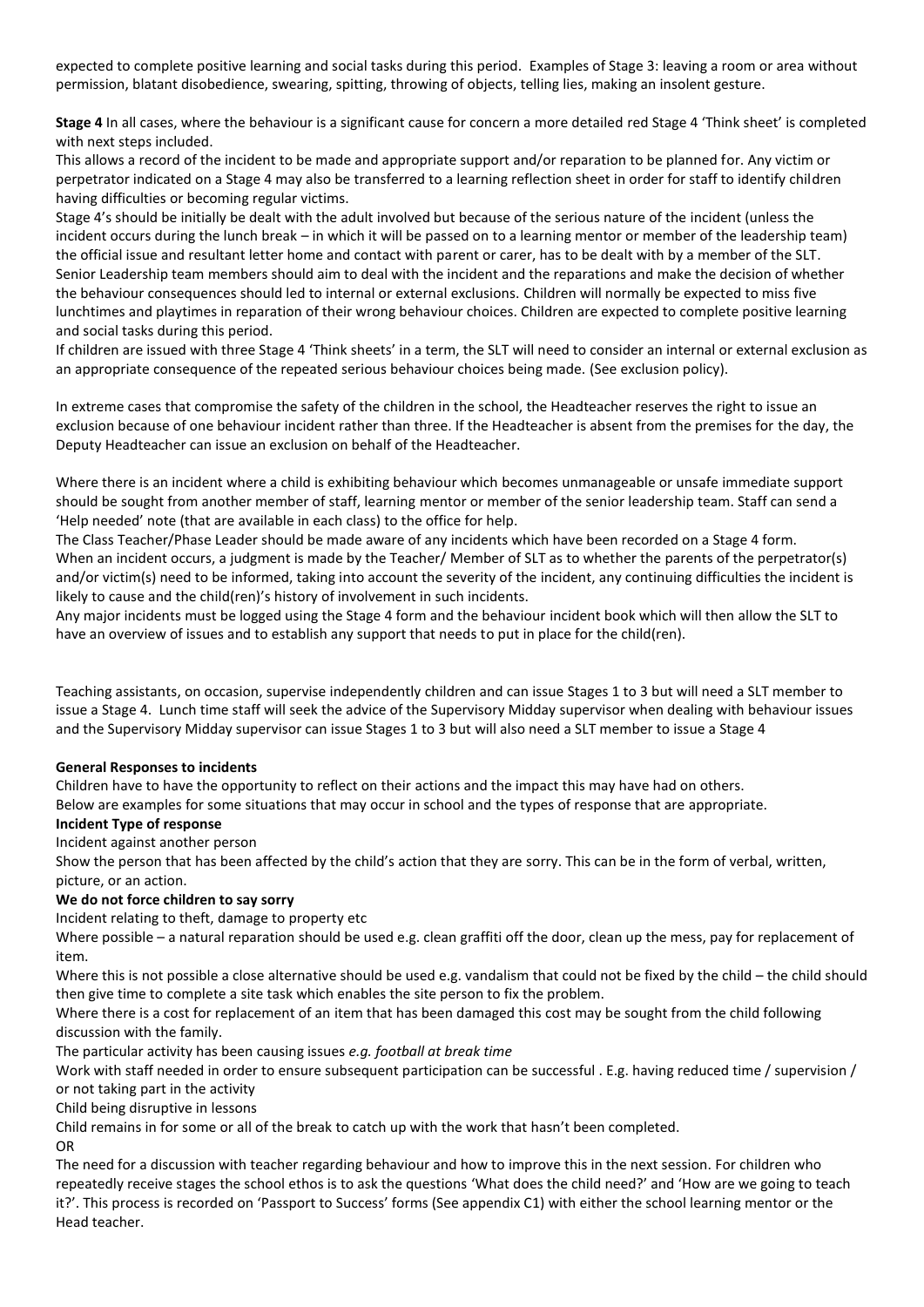#### **Concerns with a child's behaviour**

As a general principle where a class teacher has a concern about a child (one off incident or a general concern), they should contact the child's parent(s) to inform them of the concern and discuss what is happening in school. This contact should be recorded on cpoms. Where the teacher feels additional support or action is required to support a child, they should liaise with the Inclusion lead, Learning Mentor or member of the SLT to discuss this.

On at least a monthly (term time) basis, the tracking sheets will be reviewed by the inclusion team and any children who appear to be causing concern (and whose parents have not already be spoken with) will have their parents contacted. The child's behaviour will then be tracked over the next period. At the end of this period the parents should be contacted to inform them of the progress made.

If no improvement is made during the next period a formal meeting will be held between the teacher, child parent and a member or senior management or inclusion team. A written plan with clear targets for improvement will be written and monitored on a weekly basis.

Regular contact should be made with parents to update them on any further issues or improvements. The child will meet with the class teacher (and inclusion team member if needed) to discuss the issues and agree improvements needed. In all cases where the behaviour is a significant cause for concern a Stage 3 or Stage 4 is completed.

This allows a record of the incident to be made and appropriate support and/or reparation to be planned for. Any victim or perpetrator indicated on a Stage 3 or 4 is also transferred to our Behaviour tracking folder in order for us to identify children having difficulties or becoming regular victims.

Stage 3 or 4 forms should be completed by the person initially dealing with the incident (unless the incident occurs during the lunch break – in which it will be passed on to a learning mentor or member of the leadership team).

Staff (Teacher and TAs) should aim to deal with the incident and the reparations and only escalate this to the leadership team if further actions are needed or an immediate response is needed and cannot be undertaken by the member of staff dealing with it.

Where there is an incident where a child is exhibiting behaviour which becomes unmanageable or unsafe, leadership team. The Class Teacher/Phase Leader should be made aware of any incidents which have been recorded on a Stage 4 form. When an incident occurs, a judgment is made by the Teacher/ Member of SLT as to whether the parents of the perpetrator(s) and/or victim(s) need to be informed, taking into account the severity of the incident, any continuing difficulties the incident is likely to cause and the child(ren)'s history of involvement in such incidents.

Any **major incidents** must be logged using the Stage 4 form and the behaviour incident book which will then allow the SLT to have an overview of issues and to establish any support that needs to put in place for the child(ren).

Sometimes an incident occurs in which the member of staff might feel it appropriate for it to be recorded on a Stage 3 or 4 form, but following investigation or an evaluation of the incident, this may be logged as **INFORMATION ONLY** – which is retained on file but not included in the Behaviour tracking folder.

Stage 3 and 4 incidents that are logged in the Behaviour tracking folder are analysed by the SLT once a term and actions are put it in place to support children to receive less stages like: behaviour for learning interventions; one to one learning support coaching and daily reflection sheets.

Stage 2 forms for individual children will be collated by class teachers every week and then collected by the learning mentor every Friday. The learning mentor will then analyse the forms and decide, while liaising with the class teacher, what actions should then be taken to support children to improve their learning behaviours. The learning mentor will feed back their analysis and actions to the SLT each week.

Any children who appear to be causing concern (and whose parents have not already be spoken with) will have their parents contacted. The child's behaviour will then be tracked over a half term period. At the end of this period the parents should be contacted to inform them of the progress made.

If no improvement is made during the next period a formal meeting will be held between the teacher, child parent and a member of the SLT or Learning mentor. A written plan with clear targets for improvement will be written and monitored weekly.

Regular contact should be made with parents to update them on any further issues or improvements. The child will meet with the class teacher (and SLT or Learning mentor) to discuss the issues and agree improvements needed.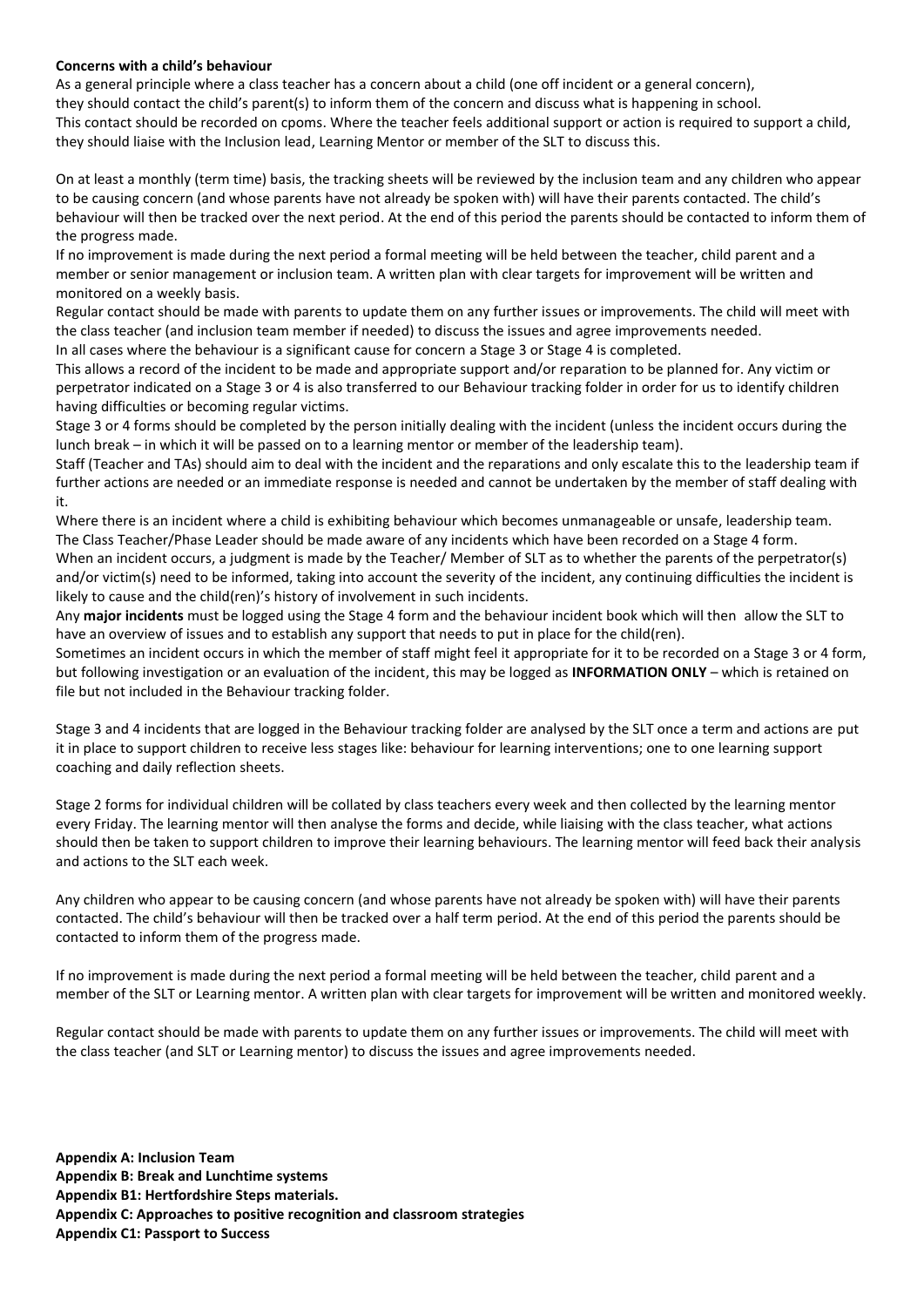**Appendix D: Examples of classroom approaches when dealing with behaviour and Pathway of need Appendix E: Daily Tracking Sheet Appendix F: Behaviour Incident Form (BIFs) Appendix G: Minor and Major incidents list Appendix H: Exclusions Appendix I: Supporting children with Social Emotional Mental Health needs Appendix J: Use of reasonable force and screening pupils Appendix K: Governors' statement Appendix L: The power to discipline beyond the school gate Appendix M: Pupil allegations against staff Appendix N: Specific circumstances - School trips/visits/swimming/PE: Appendix O: Useful Reading Appendix P: Glossary Appendix Q: Case Study - example Appendix R: Examples of therapeutic strategies Appendix S: Anger Iceberg**

#### **Appendix A: Inclusion Team**

Mrs. Emma McGuigan (Head Teacher) Mr. Paul Heskin (Deputy Head Teacher) Mrs. Louisa Hawker (Assistant Head Teacher) Mr. Rob Blackman (Chair of Governors) Mrs. S. Sexton (Learning Mentor) Mrs. S. Decker (Lead Midday Supervisor) Mrs C. Chamberlain (LINK) family support worker for fortnightly drop-in sessions who organises workshops for parents. For example: managing difficult behaviour.

#### **Key roles and responsibilities: All staff**

· All member of staff are responsible for supporting the needs of children across the school. Where a child is seen to be having difficulties they should be treated with respect and understanding.

- Shouting and shaming should never be used and is not tolerated at Holtsmere End Junior School.
- Staff will always endeavour to have private discussions with pupils in order to help support any issues that are arising.

#### Staff use the **Key principles outlined in this policy to support the needs of all our pupils.**

#### **Specific Roles**

**Teachers** Ensure parents are contacted when:

- a child is having ongoing issues
- there has been a 'one off issue significant issue'

Where possible the teacher should do this in order to have the ongoing dialogue. On some occasions a member of SLT or a Learning mentor will liaise with parents for significant one off issues. For ongoing issues, a discussion should be had with the parent(s) as to the best way to keep an

# dialogue going.

# **Learning Mentor**

Provide specific support for children experiencing any difficulties, whether this is an ongoing need or a short term difficult a child may be having.

Provide support in class and at break and lunchtimes in order to support children when reflecting on behaviour choices.

Provide 1:1 or group work to support emotional health needs and mindfulness

#### **Deputy Headteacher and Assistant Headteacher (Inclusion)**

- Lead the ethos of this policy
- Ensures the policy is implemented effectively
- Ensures effective training for staff
- Oversees the specific needs of pupils across the school
- Provides support to staff, pupils and parents as necessary
- Links with outside agencies to offer additional services
- Line manager for the learning mentors
- Ensures that all tracking and reporting of incidents and additional needs are up to date

Headteacher **Lead the ethos of this policy**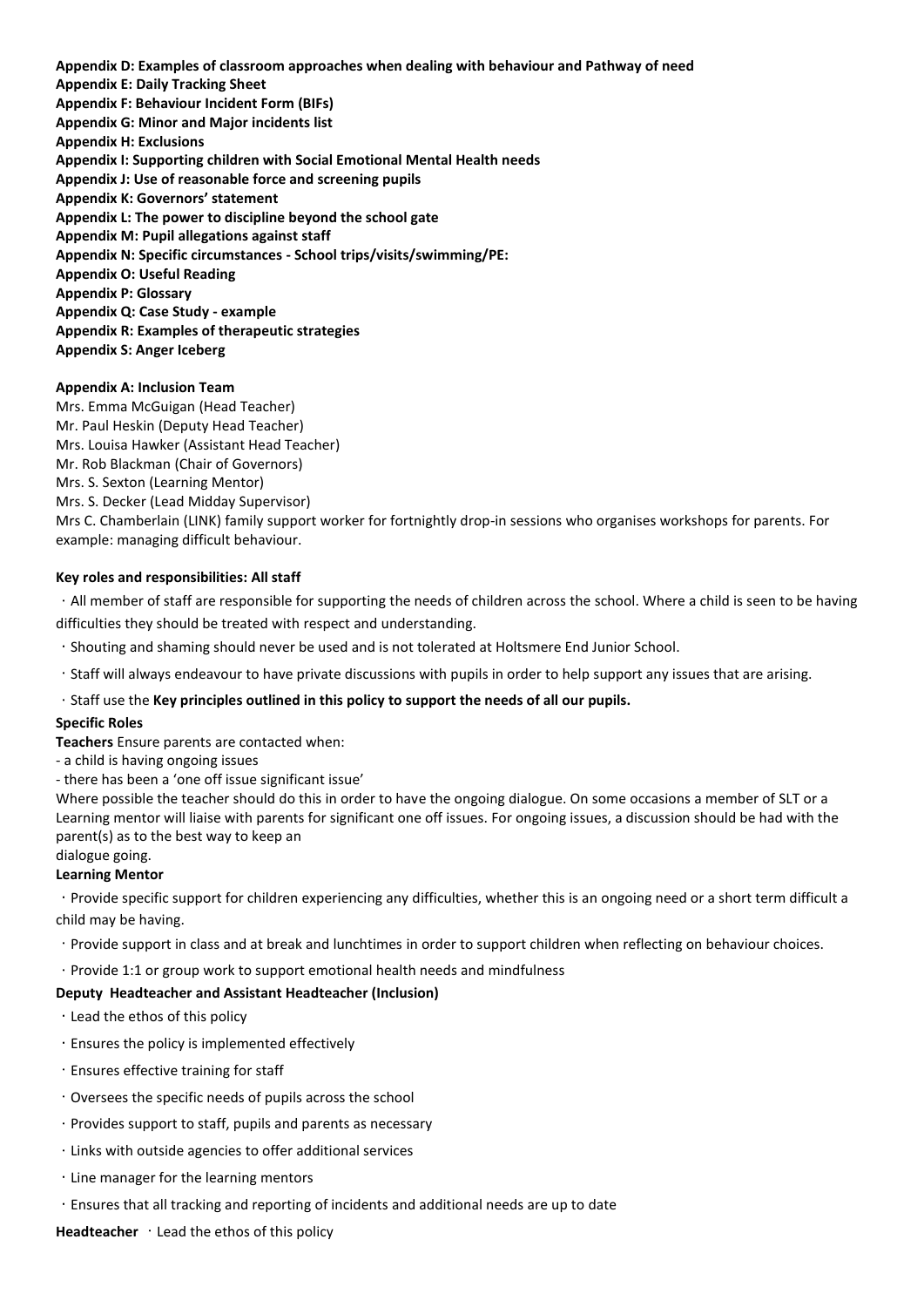Is the only person authorised to exclude a child unless absent from the premises when the Deputy Headteacher will then take responsibility for exclusions.

**Parents Inform the school of any concerns (Class teacher, phase leaders, AHT, HT)** 

Have an open dialogue with the school

Support the school when needing to get further support

**Governors** Setting down these general guidelines on policy and of reviewing the effectiveness of this and duty to consider parents' representations about an exclusion

# **Appendix B : Break and Lunchtime systems**

At lunchtimes children have access to a range of support to help them have a happy and successful break. Every lunchtime children have access to:

- Quiet classroom
- Learning Mentor
- Lunchtime staff
- Lunchtime clubs
- Access to a member of the SLT on duty rota

If there are ongoing concerns about the behaviour of a child at dinner time the lunchtime supervisors seek support from Lead Midday Supervisor, class teachers or a member of the SLT on duty in the first instance.

Lunchtime supervisors follow the overall principles in this policy in regard to dealing with children e.g. talking

politely to the children; use of wondering questions; listening to the children; use of time in not time out.

The use of 'bans' from certain activities should not be used e.g. bans from football. However, if what the child is doing causes and issue then the child may be asked to leave the pitch for a short period or stand with a member of staff to help resolve the situation. This should be for a period long enough for the child to be helped to regulate and not as a punishment. *See football* 

# *case study – child A (Appendix Q)*

Any immediate and significant concerns about a child must be brought to the attention of a learning mentor or senior staff on duty.

#### **Lunchtime recording of incidents**

Lead Midday Supervisor keeps a record of concerns brought up by lunchtime supervisors. Any child protection concerns should be recorded on a ROC form and given to a member of the SLT who will then feedback next steps to the member of staff. At the end of each lunchbreak – each Lunchtime supervisor reports any concerns to the Lead Midday Supervisor who records concerns.

Examples of concerns to be shared: Low level answering back Shouting out in the dinner hall Reminder to do the right thing Low level repeated answering back e.g. "Miss, That's not fair – why can't we…" Disruptive repeated shouting out in the dinner hall Repeatedly, not following instructions General pushing and shoving

#### **End of play/dinner**

Adult blows whistle and children walk back to class

Teachers on duty (when staff are out) raise their hands to signal to other staff on duty that it is time to blow the whistle.

- Single whistle is blown children stand still and are quiet
- After a short period, a second whistle is blown and children walk back to their classrooms
- Staff on duty remain to support children returning to class.

**If you are on duty the please remain on the playground to ensure children are walking in a calm manner to their classrooms. Once all children are back in the school please check all external doors are locked over from the inside.**

**Appendix B1: Hertfordshire Steps materials**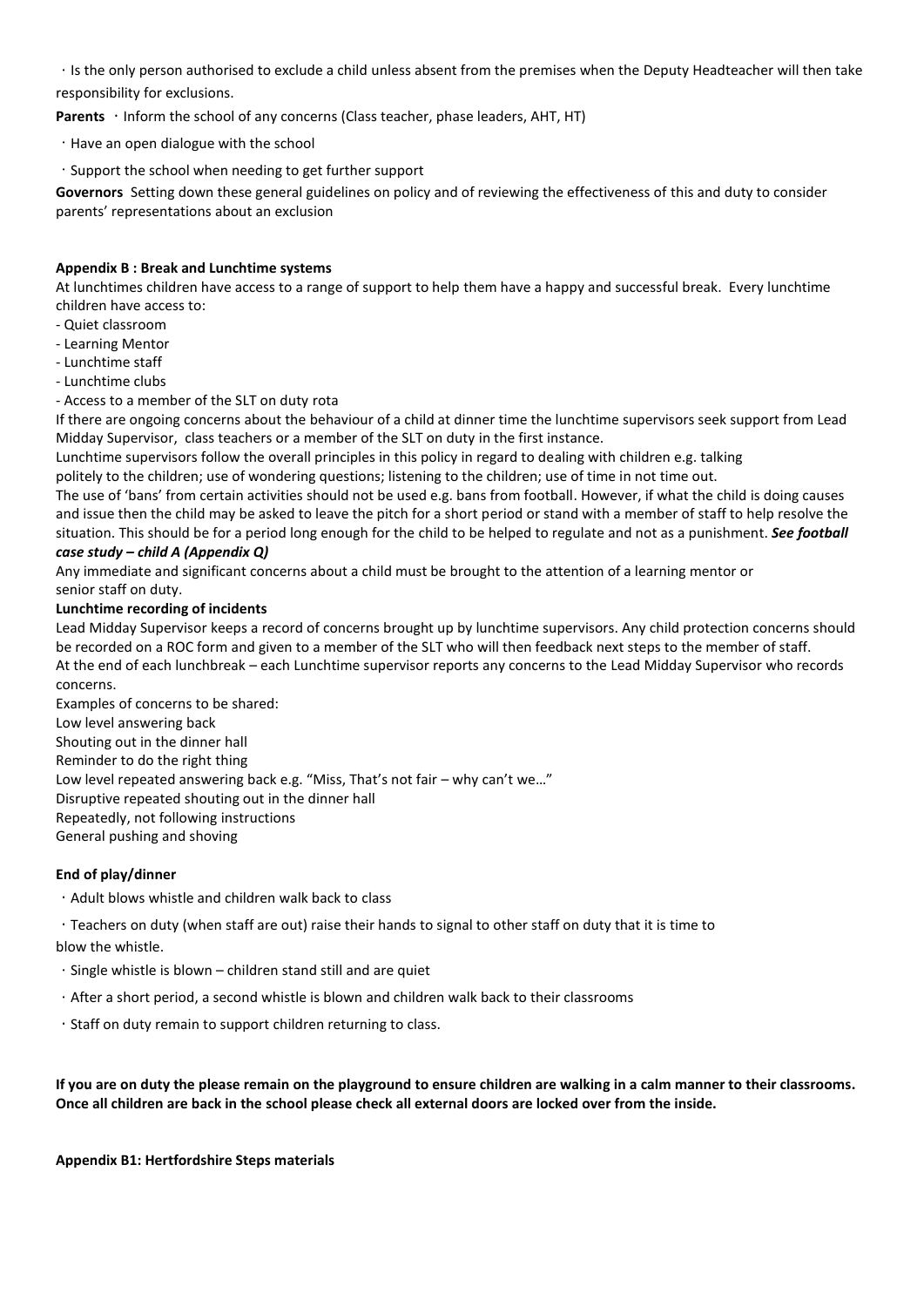

| Harm/Behaviour       | Opinion<br>Evidenced | Conscious<br>Sub-<br>conscious | Seriousness<br>Of Harm<br>А | Probability<br>Of Harm<br>в | Severity Risk<br>Score |
|----------------------|----------------------|--------------------------------|-----------------------------|-----------------------------|------------------------|
|                      | OÆ                   | СS                             | 1/2/3/4                     | 1/2/3/4                     | $A \times B$           |
| Harm to self         |                      |                                |                             |                             |                        |
| Harm to peers        |                      |                                |                             |                             |                        |
| Harm to staff        |                      |                                |                             |                             |                        |
| Damage to property   |                      |                                |                             |                             |                        |
| Harm from disruption |                      |                                |                             |                             |                        |
| Criminal offence     |                      |                                |                             |                             |                        |
| Harm from absconding |                      |                                |                             |                             |                        |
| Other harm           |                      |                                |                             |                             |                        |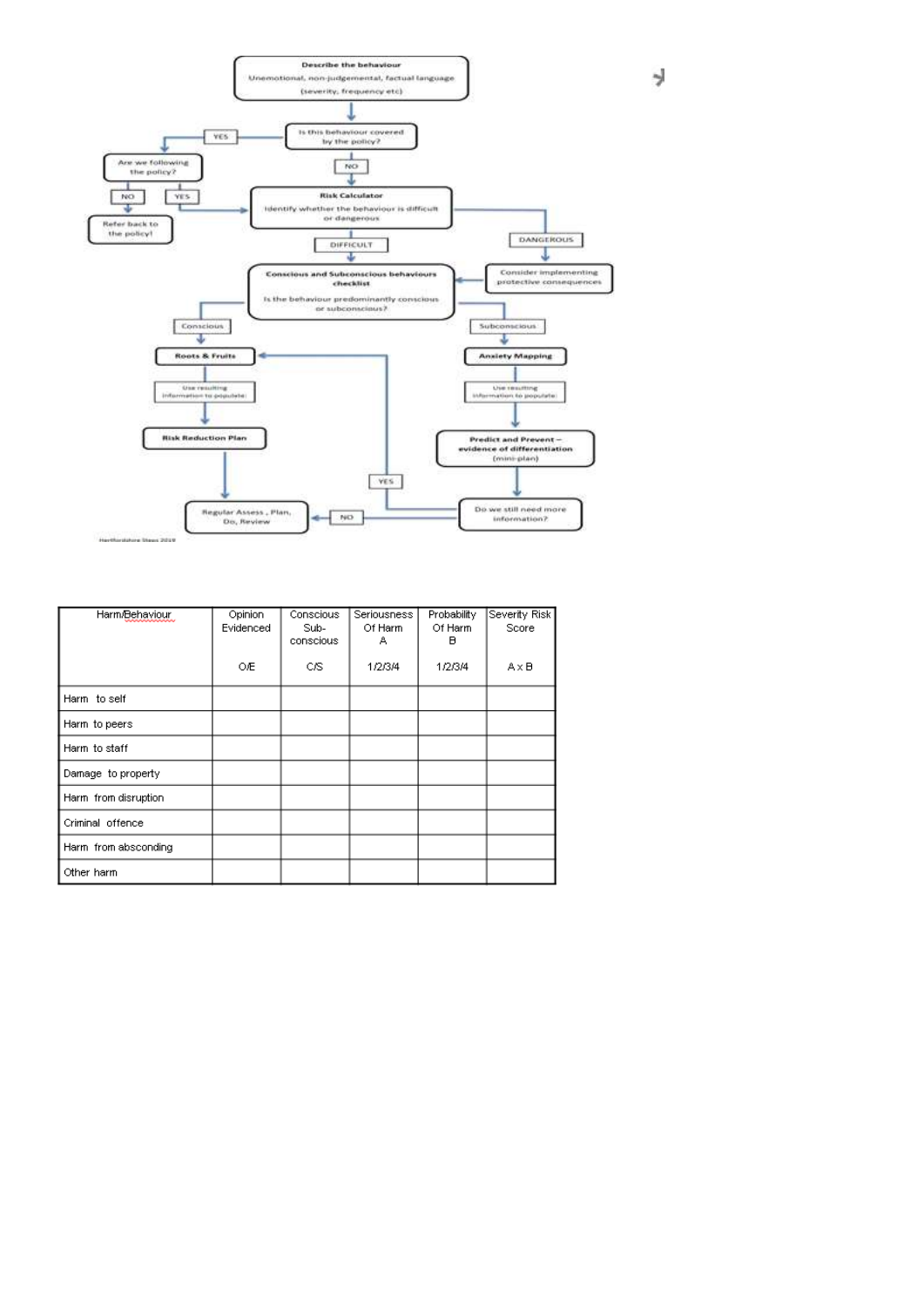# Subconscious behaviour

| Question                                                        | Response |
|-----------------------------------------------------------------|----------|
| Is the behaviour medical?                                       |          |
| Is the behaviour habitual?                                      |          |
|                                                                 |          |
|                                                                 |          |
| What is causing the fear?                                       |          |
| (topic, adult, time, activity, peers,                           |          |
| transition, noise etc)                                          |          |
| What is causing the anger?                                      |          |
| (topic, adult, time, activity, peers,                           |          |
| transition, noise etc)                                          |          |
|                                                                 |          |
| What is causing the confusion?                                  |          |
| (topic, adult, time, activity, peers,<br>transition, noise etc) |          |
| What is causing the embarrassment?                              |          |
| (topic, adult, time, activity, peers,                           |          |
| transition, noise etc)                                          |          |
|                                                                 |          |
| What is causing the anxiety?                                    |          |
| (topic, adult, time, activity, peers,                           |          |
| transition, noise etc)                                          |          |
|                                                                 |          |
| What is over stimulating or<br>overwhelming them?               |          |
|                                                                 |          |
|                                                                 |          |
|                                                                 |          |

# Roots and fruits



÷.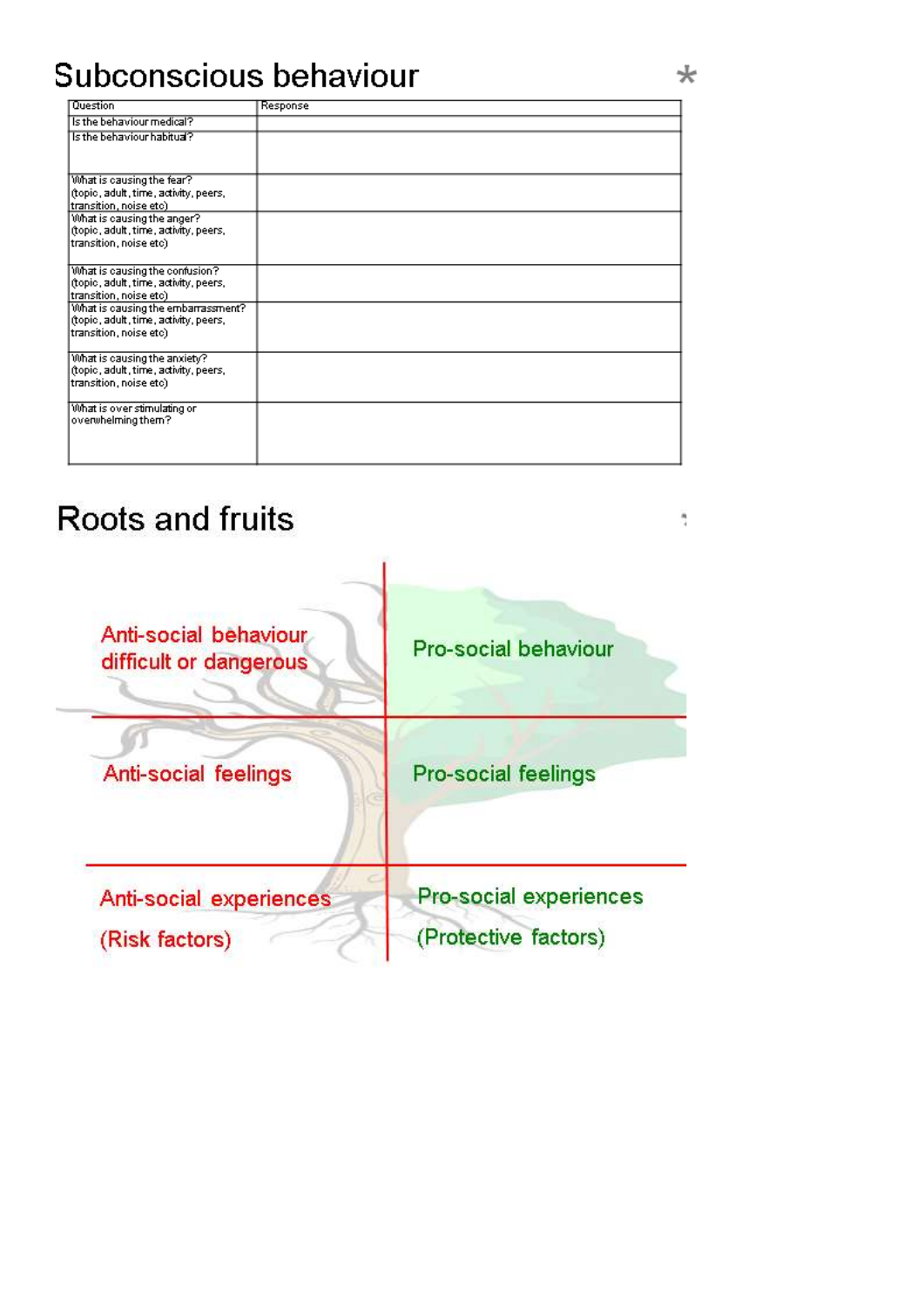

#### **Appendix C : Approaches to positive recognition and classroom strategies**

The most important aspect in children feeling valued, safe and secure is the sense of connection with the member of staff. For most children this can be achieved by simple acknowledgement of the child and the child having the knowledge that you have them in your mind, care about them as a person and care about what they are doing.

We can categorise positive recognition as either personal or public. We create an ethos of every child as an individual and that all children are at different stages with their learning and development and achievement is based on their own personal progress – not as a comparison with others.

For children with additional SEMH needs we look at the specific needs of these children to determine how we approach the use of personal and public recognition.

The use of public positive recognition (praise, awards and rewards etc.) can, in addition to the desired positive impact on the target children, often have negative impact on all children but especially children with additional SEMH needs.

At Holtsmere End Junior School we have carefully thought about all the types of public positive recognition that are used in order to maximise the positive impact for all pupils and minimise any potential negative associations.

We ensure that systems are not based on control through bribery or over use of rewards. Consequences are steered towards those that are natural e.g. graffiti is cleaned up

Blanket class sanctions – e.g. whole class staying in or being held behind are not used.

The following approaches are used at Holtsmere End Junior School. Any additional approaches must be discussed with the Head Teacher. If in any doubt about any aspect of this – support must be sought from a member of the SLT.

#### **Purpose What it looks like Key notes Individual**

# **Use of children's work as an example**

To celebrate the child To help promote learning Sharing of work on the board Reading out of child's work. Be mindful of using the same child all the time. **Classroom praise – public/private** To give feedback/ celebrate the child To help promote learning / conduct Specific feedback (see feedback and marking policy) *"James, super clear reading – your use of intonation for the characters really helped me to understand how they were feeling at different points in the story."* This can be public or private dependant on the circumstances and the individual needs of the children. Be mindful of using the same child all the time. **Stickers** To give instant recognition for work/ behaviour

Staff gives stickers to child and says why / leaves sticker in books.

Children have a sticker card / book if they wish to keep given s tickers.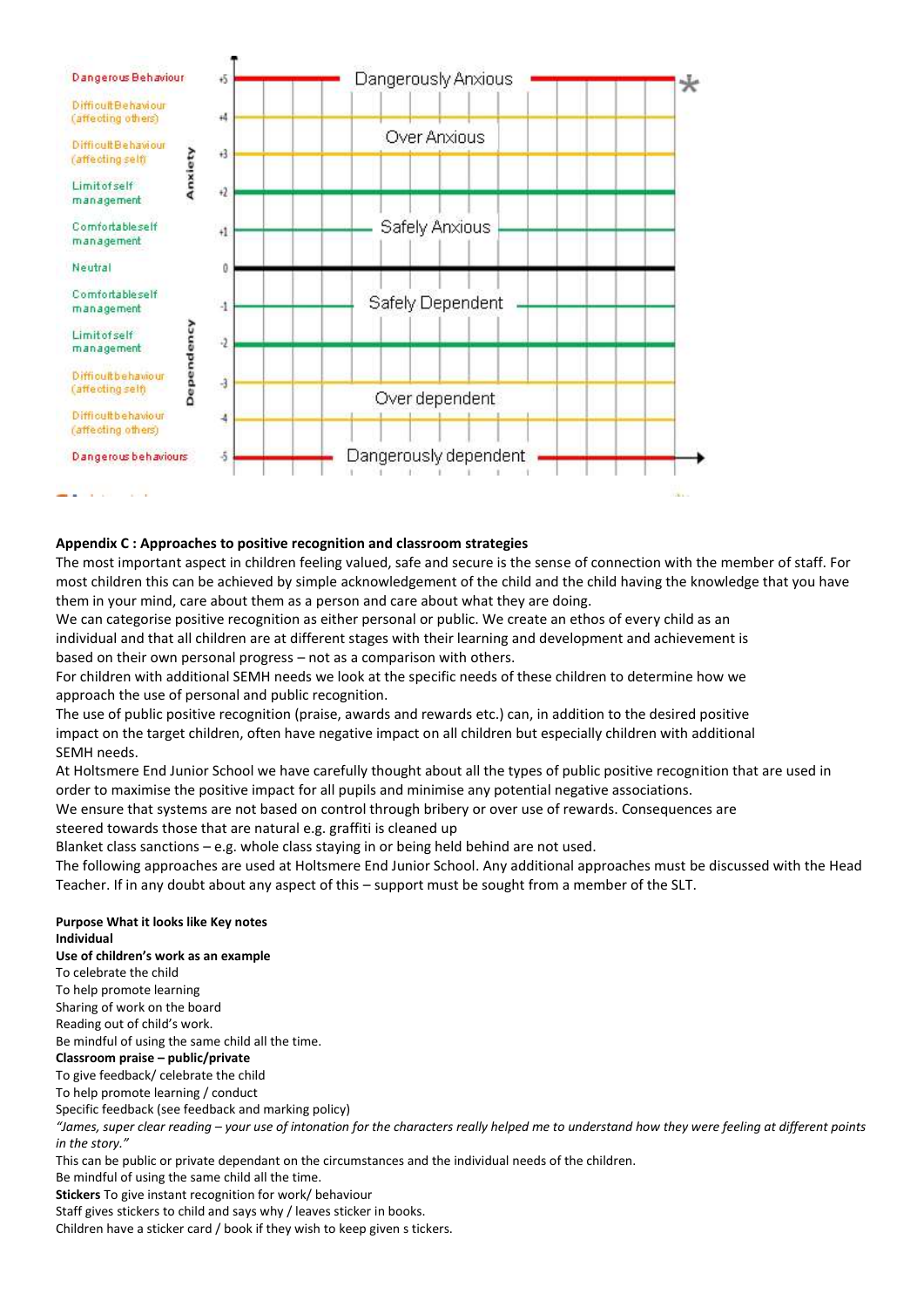Keep an eye out for children who are not getting any stickers. Children should not use this is a comparison to each other or ask for stickers. This will need to be explained to the children.

Sticker cards, if used should not be on display.

**Must not** be used as a bribe ("**If you do…. then you will get a sticker")** or consequence ("**You would have got a**

**sticker if you had / hadn't…..")**

**Notes home** Encourages home school link **Phone call** Encourages home Phone call home. This is a very powerful way to give that

**Purpose What it looks like Key notes home** school link book

Enables the sharing of successes special news or information and enables effective relationship building between school and home. **Celebration Assemblies**

Weekly assembly to share good work, effort and positive attitudes and behaviour (Four children from each class per week) Every child must have the opportunity to be in one of these assemblies per term

*(recognise individual who this may be difficult for or who may not want this type of recognition – for these look at* 

*an approach that is appropriate – liaise with Inclusion Leader )*

#### **Head Teacher stickers**

To provide positive recognition for hard work/ kindness

Child is sent/ brought to the office to show good progress in their learning or for doing a good thing.

A child is given and badge / sticker

Ensure a good mix of all pupils get the chance to bring good work/ achievements.

Must not:

- make an over public 'announcement' in the class

- be used as a 'bribe' e .g. "if it's great we can show it to …"

#### **Governor awards**

To recognise a particular outstanding contribution to school life or outstanding act of courage, bravery, moral duty. Nominations from staff are sought once a term. Quite a rare award.

#### **Group/Class**

Work on display to recognise children's work and celebrate all children's work – regardless of ability

Children work on display.

Every child has some work on display (unless they have asked for it not to be)

School ethos is to accept children work at different levels and that this is okay.

#### **Must:**

- Ask children if it is okay to display their work.

(This can be done as a general start of the year and/ or as and when work is to be displayed.)

#### **Must not:**

- indicate a level or mark

#### **Purpose What it looks like Key notes**

Praising groups

To promote positive expectations and behaviour e .g. "Great yellow table – all settled down to work well"

**Must not** be l inked to any aspect of competition, points or prizes

**Must not** to be used to shame/name the individual tables that aren't.

#### **WHY?**

Some children may struggle with organisational skills and need support with this rather than be criticised by

peers for 'losing' points etc for them!

#### **Purpose What it looks**

Marble in the Jar, Pop corn party letters etc..

To promote and celebrate whole class achievements (Behaviour, performance, values etc)

Catch the class in the moment: "Great cooperation in PE today – well done– add a marble to our jar… add a letter to our Popcorn party" Staff or class teacher awarding one 'marble' or 'letter' to a class for collective good behaviour (lining up, walking around school, conduct on a trip, entering/leaving assemblies or great work together for a lesson)

**Must not** be used to identify any group or individual who have 'stopped' the class getting a 'marble' or 'letter'

**WHY?**

Reduction in self-esteem and/or blame from other children / child shamed**.**

**Must not** Be used as a bribe ("If we do…. then we will get a marble") or consequence ("You would have got a

#### marble if you had…..")

There is no specific 'amount' that is required for each class to collect.

Collecting in of results e.g. tests

Teachers collect in results from children and give out results to children individually. Teachers should emphasise that all learning is about individual progress and not about comparing to others.

**Must not** ask children to call out results

**Must not** give out results publically.

#### Di splays / Charts

Targets / progress charts should be for the child. They could be stuck in books or in a separate document accessible by the pupil/ teacher only. **Must not** display any charts which could be used to compare individual or groups skills, abilities, achievements, targets

#### etc. **WHY?**

For children at all levels this can generate a 'better than you' approach mentality or for lower ability a reduction in self-esteem. **Focus on individuals making progress at an individual level. Consider personal target sheets or progress**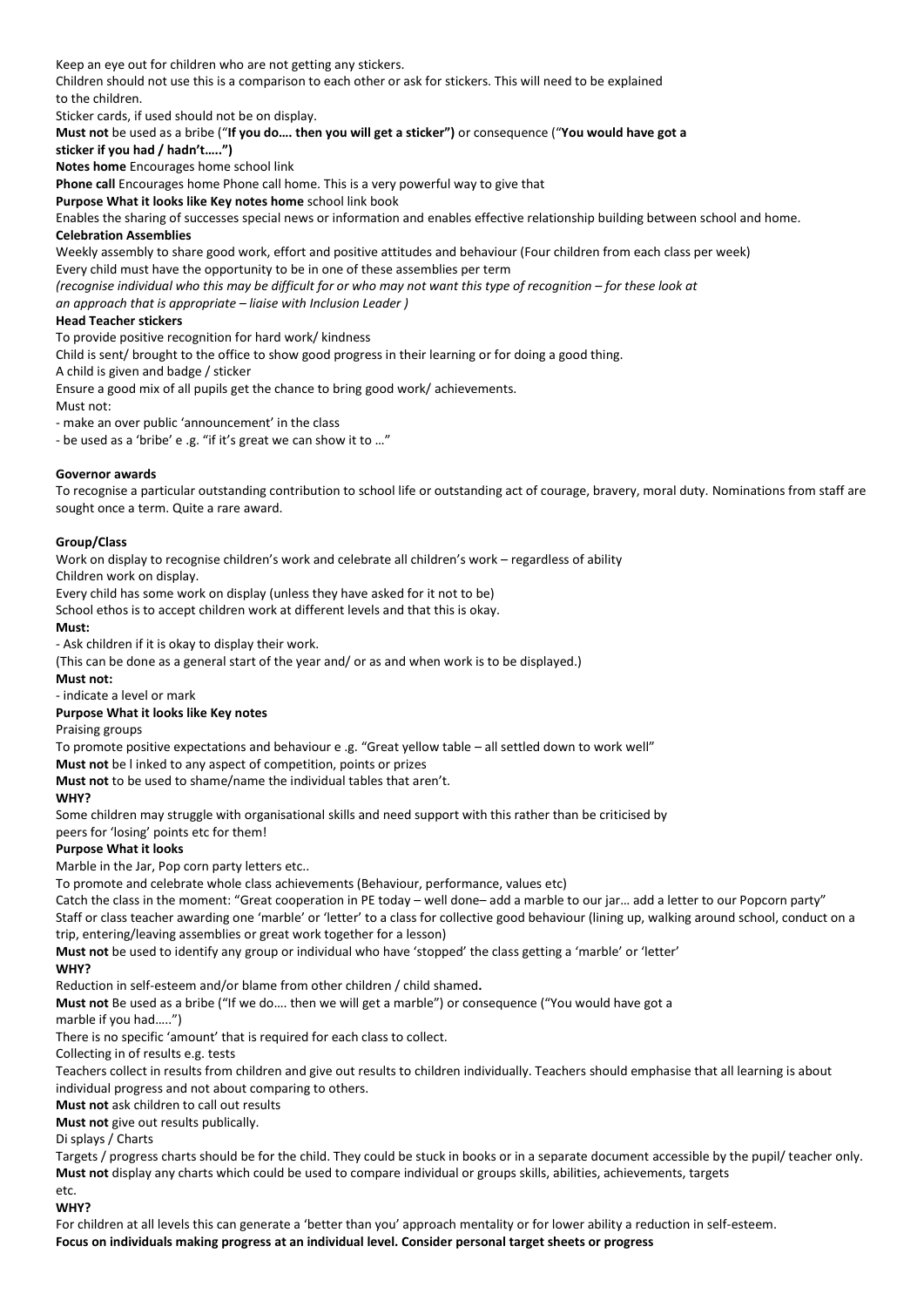**sheets.**

#### **Appendix C1: Passport to Success**



# Passport to Success!

and Mrs Sexton Let's work together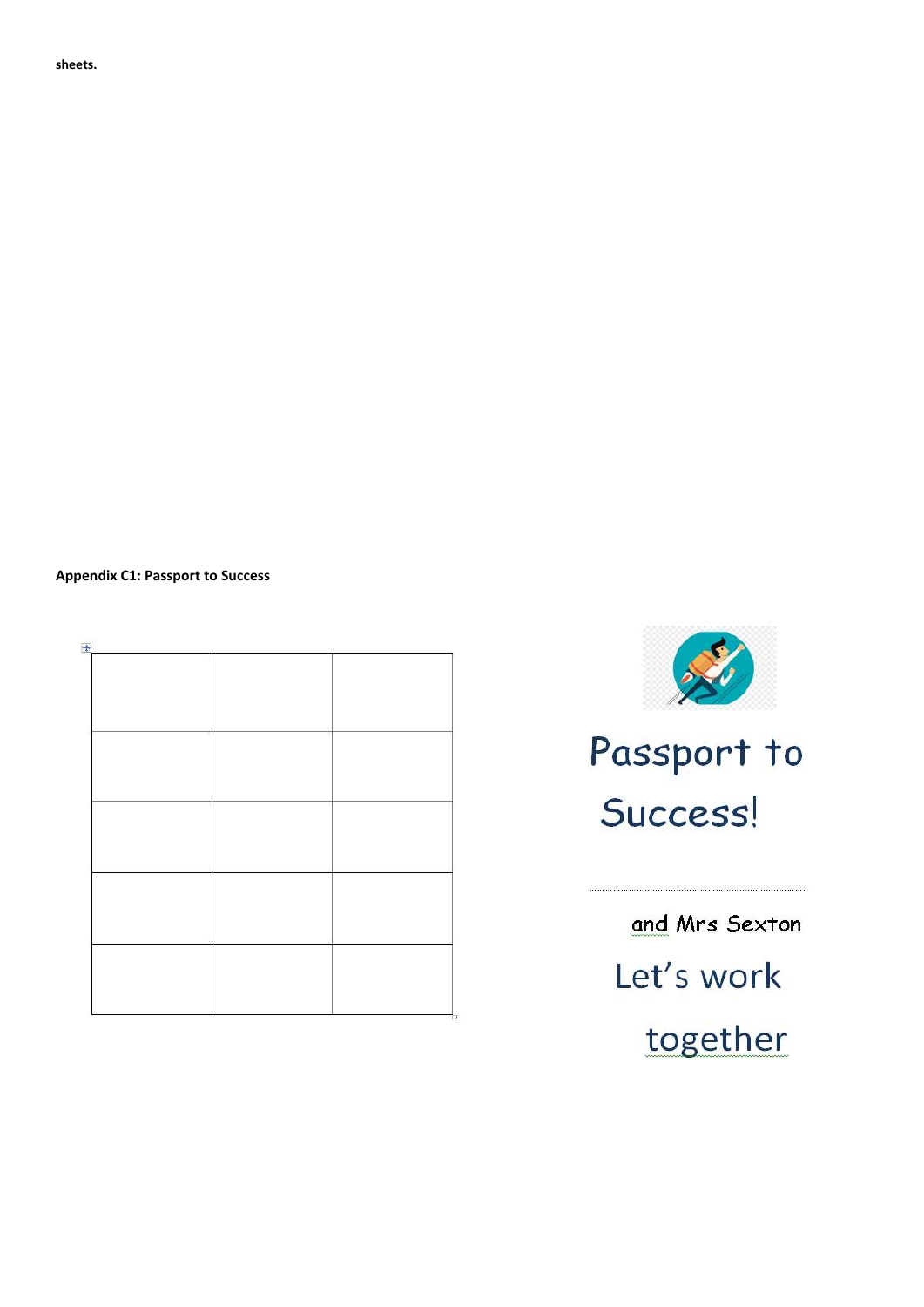



| I need to talk to an adult        |                         |
|-----------------------------------|-------------------------|
| I need to feel I belong           | Moving forward          |
| I need to be valued               | It has been agreed that |
| I need space to calm down         |                         |
| I need space                      |                         |
| from                              |                         |
|                                   |                         |
| I need a friend in the playground |                         |
| I need help to complete my work   |                         |
|                                   |                         |
|                                   |                         |
| I need.                           |                         |
|                                   |                         |

**Appendix D: Examples of classroom approaches when dealing with behaviour Re-focus child**

Quiet word, Offer of support – "You okay, do you need anything"

#### **Cue name** – "Bob – all okay?"

#### **Nip in the bud:**

"James, you're talking and we are working quietly in this lesson."

**Direct an adult or give extra support** (staff presence for the child/ containment)

#### **Wondering question:**

James, I'm wondering if sitting too close to xxx is making it difficult for you to concentrate on your work. Come and sit here where I can help you."

**Distraction/ Redirection**: James – please pop next door and ask and Miss if I can borrow a xxx – Thanks.

#### **Name the need:**

You're very cross because you wanted to go in the iPad group. I can see that is hard. Everyone will get a go this week.

#### **What do you need options:**

- Learning break
- Quite area
- Learning mentor in class
- go and see someone

- work in a different place e.g. Launchpad room

If a child is requiring significant support in the lesson and the teacher is unable to effectively continue the learning for the class another adult must be called for (usually Learning Mentor or member of SLT)

#### **Involvement of Parents**

Building up positive relations with parents is vital in being able to work together in supporting a child having difficulties or where an incident has occurred.

For most children (unless there are specific safeguarding concerns) teachers should liaise directly with the parents if they have concerns about a child's behaviour. This should be via face to face or phone call in order to ensure there is a dialogue about the child/ incident.

This is then logged in the pupil's class folder. Depending on the child and any support work taking place – this contact may be done via the learning mentors or member of the SLT.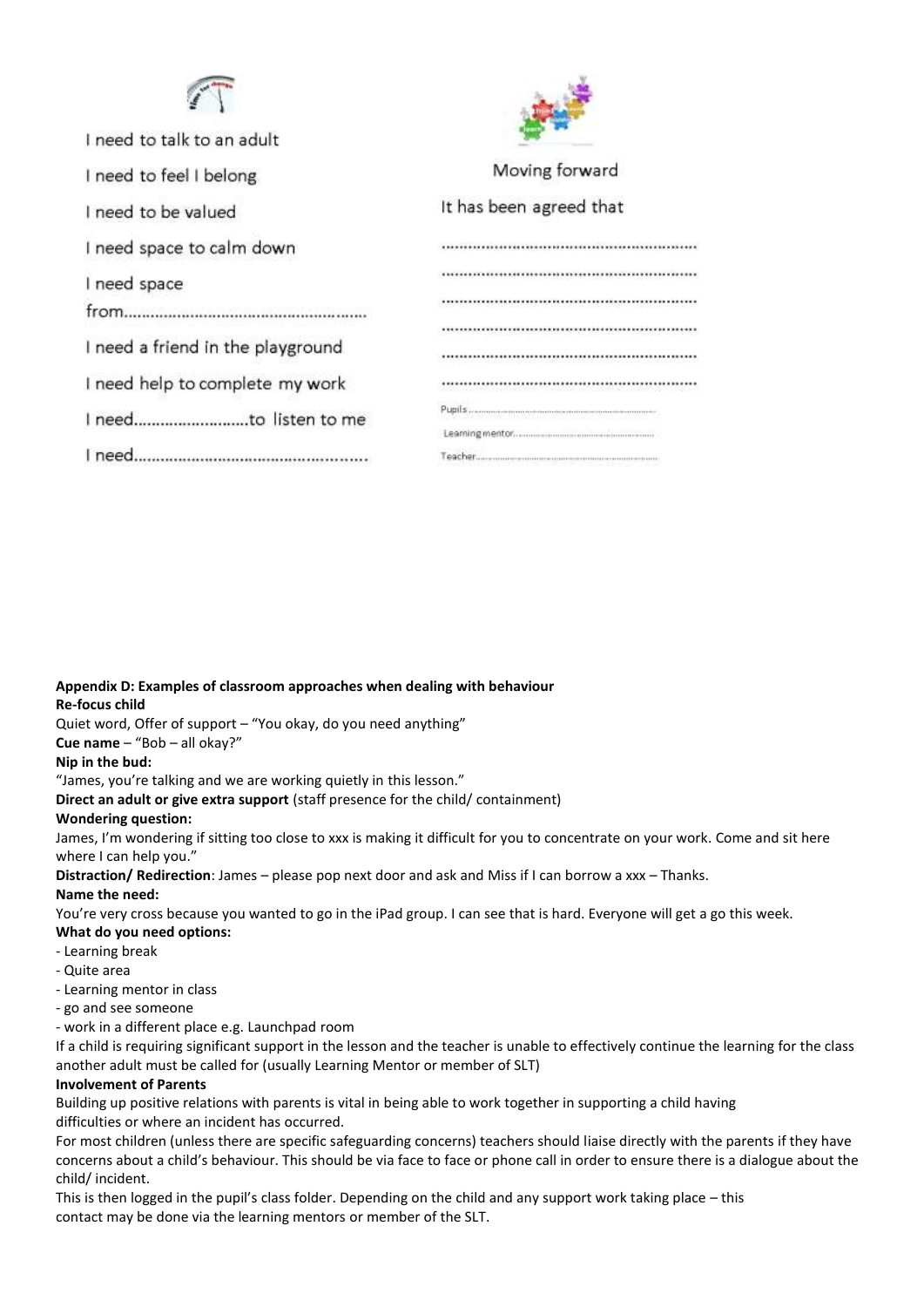Talking to parents at the end of the day can often be tricky or embarrassing for the child or family. Teacher should avoid approaching parents at the school gate which can lead to the 'walk of shame'.

# **Consideration of needs**

Using an example of a child having some difficulties in class – these are the key considerations and actions to be taken: Concern level

# **Universal Additional Complex and Significant**

Description General low level concerns or single significant incident

(No known additional needs incl SEMH)

Ongoing concerns

SEND / SEMH underlying specific needs

OR

Ongoing concerns – little or no improvements

Approach If you don't already know -explore the history of the child including any previous incidents or key information – by checking Core pupil information, Pupil chronology, talking to previous staff, learning mentors or Inclusion leader If you don't already know - explore the history of the child including any previous incidents stage forms or key information – by checking Pupil records in class folder, talking to previous staff, learning mentors or Inclusion leader or member of the SLT Strategy meeting held with:

- Class teacher
- Learning mentor and (or) member of the SLT
- Any external agency in place
- AHT (Inclusion)

- Parents

- Child

Talk to the child to establish any issues – including the use of 'wondering' questions

Class teacher arranges a meeting with parents, to include the learning mentor.

Discuss issues and agree a plan of action/ support

Further support plan put in place with clear actions and timelines for review.

Set and agree expectations

Class teacher contact parents where appropriate

Support plan completed if needed and implemented (Possible use of external support)

Support plan written and child added onto SEND list when appropriate

Regular monitoring and discussions with child (and parent if appropriate) including praise for success

If not improved enough – move to '**additional needs'**

If not improved enough – move to '**significant needs'**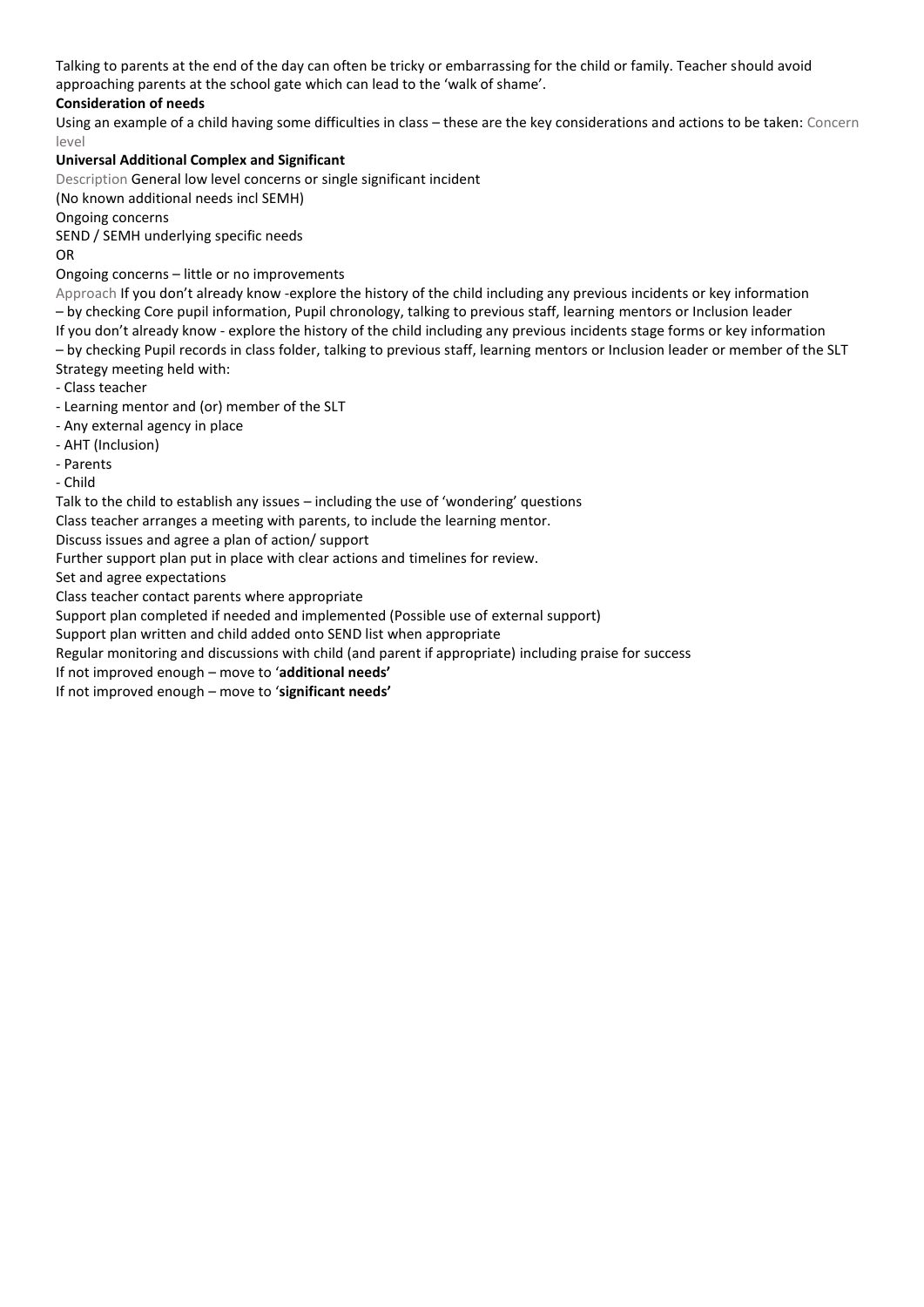**Appendix E: Stage Forms 2 and 3**



Name:\_\_\_\_\_\_\_\_\_\_\_\_\_\_\_\_\_\_\_\_\_\_\_\_\_\_ Date: \_\_\_\_\_\_\_\_\_\_\_\_\_\_\_\_\_\_\_\_\_\_\_\_\_\_\_

You have been given reflection time to think about your behaviour and where it is taking you. It is your job to work, with your teacher on how to make better choices for the future. Your job now is to complete the sheet and discuss with an adult how to plan for a positive behaviour in school.

Which emotions or feelings led to this happening? (Circle words)

| Angry   | Frustrated | Upset   |
|---------|------------|---------|
| Excited | earful     | Worried |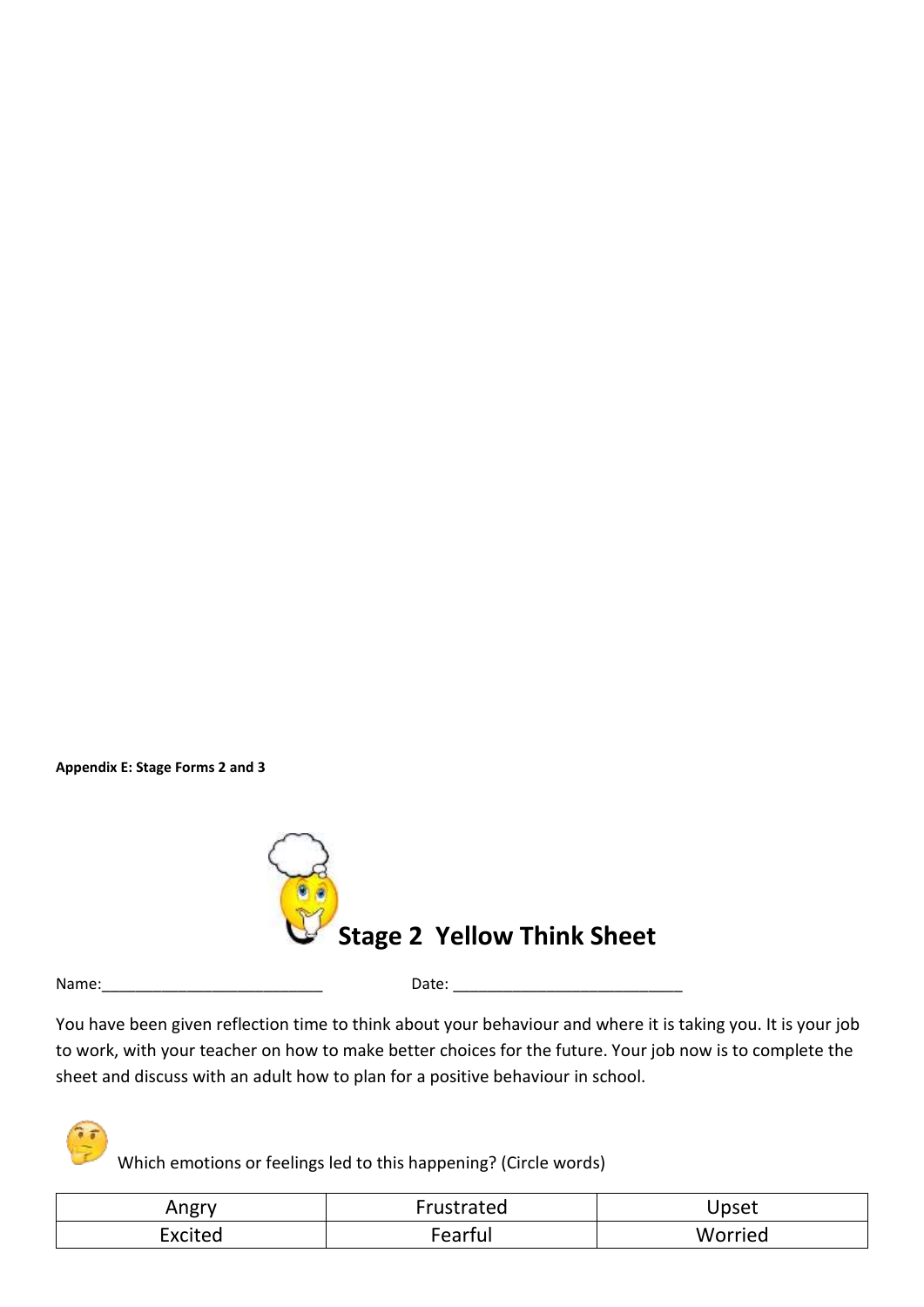

I did the wrong thing because (Circle appropriately):

| I disturbed the learning of | I stopped learning            | I upset someone's feelings |
|-----------------------------|-------------------------------|----------------------------|
| others                      |                               |                            |
| I was not respectful to     | I did not follow instructions | retaliated                 |
| property                    |                               |                            |



What did you say or do that has led to you needing to reflect on your behaviour?

\_\_\_\_\_\_\_\_\_\_\_\_\_\_\_\_\_\_\_\_\_\_\_\_\_\_\_\_\_\_\_\_\_\_\_\_\_\_\_\_\_\_\_\_\_\_\_\_\_\_\_\_\_\_\_\_\_\_\_\_\_\_\_\_\_\_\_\_\_\_\_\_\_\_\_

\_\_\_\_\_\_\_\_\_\_\_\_\_\_\_\_\_\_\_\_\_\_\_\_\_\_\_\_\_\_\_\_\_\_\_\_\_\_\_\_\_\_\_\_\_\_\_\_\_\_\_\_\_\_\_\_\_\_\_\_\_\_\_\_\_\_\_\_\_\_\_\_\_\_\_Which helpful

habits do you need to develop to help you manage behaviour? (Circle Words)

| Say sorry                               | <b>Be honest</b> | Listen to others                   | <b>Be kind</b>                | Show good<br>manners |
|-----------------------------------------|------------------|------------------------------------|-------------------------------|----------------------|
| <b>Tell others about</b><br>my feelings | Ask for help     | Be friendly and<br>smile at others | <b>Follow</b><br>instructions | <b>Share more</b>    |

\_\_\_\_\_\_\_\_\_\_\_\_\_\_\_\_\_\_\_\_\_\_\_\_\_\_\_\_\_\_\_\_\_\_\_\_\_\_\_\_\_\_\_\_\_\_\_\_\_\_\_\_\_\_\_\_\_\_\_\_\_\_\_\_\_\_\_\_\_\_\_\_\_\_\_\_\_\_\_\_\_\_\_\_\_\_\_ \_\_\_\_\_\_\_\_\_\_\_\_\_\_\_\_\_\_\_\_\_\_\_\_\_\_\_\_\_\_\_\_\_\_\_\_\_\_\_\_\_\_\_\_\_\_\_\_\_\_\_\_\_\_\_\_\_\_\_\_\_\_\_\_\_\_\_\_\_\_\_\_\_\_\_\_\_\_\_\_\_\_\_\_\_\_\_

Can you use the list above to explain how your behaviour will now change?

\_\_\_\_\_\_\_\_\_\_\_\_\_\_\_\_\_\_\_\_\_\_\_\_\_\_\_\_\_\_\_\_\_\_\_\_\_\_\_\_\_\_\_\_\_\_\_\_\_\_\_



Name: where the contract of the contract of the Date:  $\Box$ 

You have been given reflection time to think about your behaviour and where it is taking you. It is your job to work, with your teacher on how to make better choices for the future. Your job now is to complete the sheet and discuss with an adult how to plan for a positive behaviour in school.

Which emotions or feelings led to this happening? (Circle words)

| Angry   | Trustrated | Upset   |
|---------|------------|---------|
| Excited | earful     | Worried |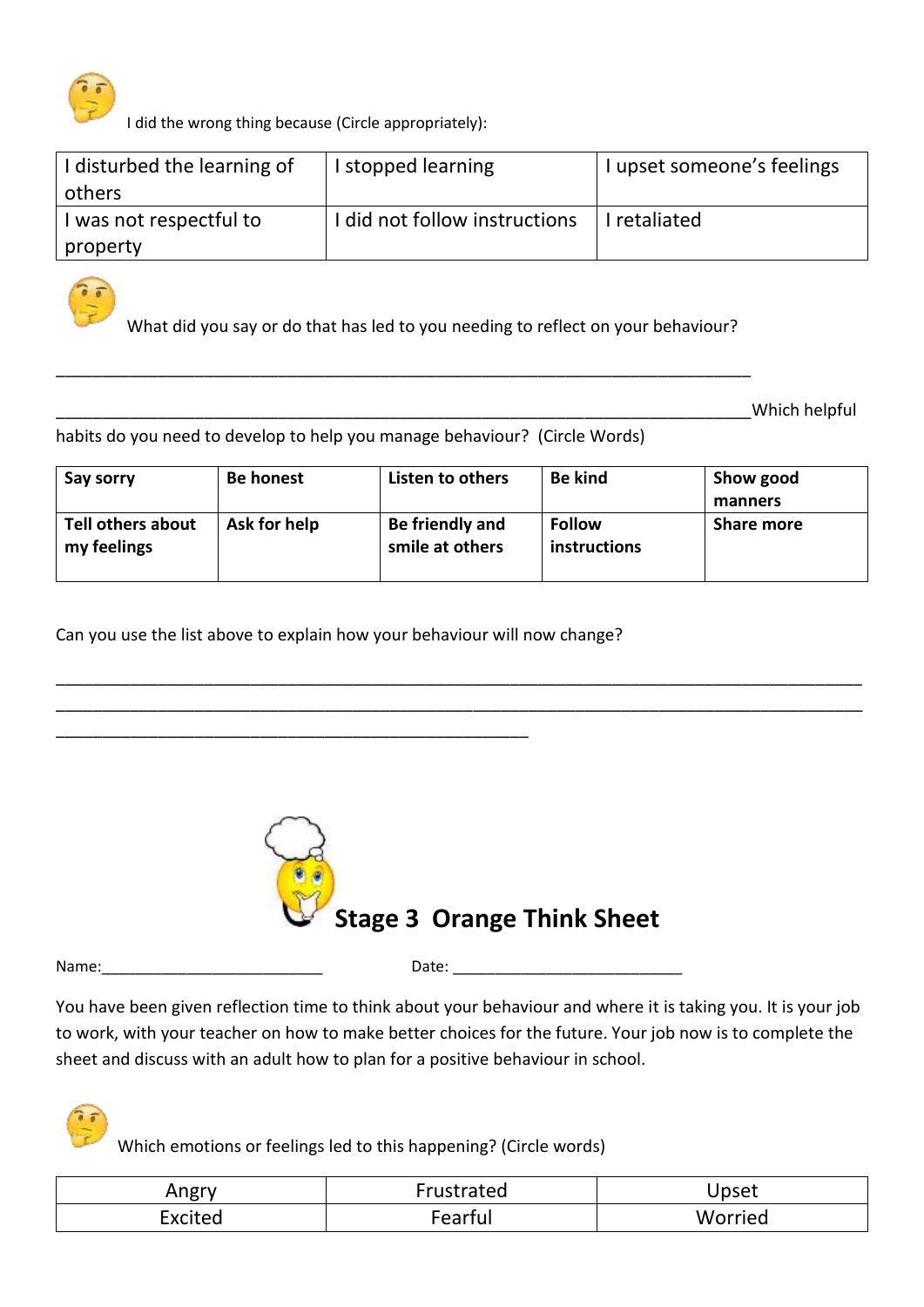

I did the wrong thing because (Circle appropriately):

| I disturbed the learning of | I stopped learning            | I upset someone's feelings |
|-----------------------------|-------------------------------|----------------------------|
| others                      |                               |                            |
| I was not respectful to     | I did not follow instructions | I I retaliated             |
| property                    |                               |                            |



What did you say or do that has led to you needing to reflect on your behaviour?

\_\_\_\_\_\_\_\_\_\_\_\_\_\_\_\_\_\_\_\_\_\_\_\_\_\_\_\_\_\_\_\_\_\_\_\_\_\_\_\_\_\_\_\_\_\_\_\_\_\_\_\_\_\_\_\_\_\_\_\_\_\_\_\_\_\_\_\_\_\_\_\_\_\_\_\_\_\_\_\_\_\_\_\_\_\_\_

\_\_\_\_\_\_\_\_\_\_\_\_\_\_\_\_\_\_\_\_\_\_\_\_\_\_\_\_\_\_\_\_\_\_\_\_\_\_\_\_\_\_\_\_\_\_\_\_\_\_\_\_\_\_\_\_\_\_\_\_\_\_\_\_\_\_\_\_\_\_\_\_\_\_\_\_\_\_\_\_\_\_\_\_\_\_\_

Which helpful habits do you need to develop to help you manage behaviour? (Circle Words)

| Say sorry                        | <b>Be honest</b> | Listen to others                   | <b>Be kind</b>                | Show good         |
|----------------------------------|------------------|------------------------------------|-------------------------------|-------------------|
|                                  |                  |                                    |                               | manners           |
| Tell others about<br>my feelings | Ask for help     | Be friendly and<br>smile at others | <b>Follow</b><br>instructions | <b>Share more</b> |



How can you behave in a more respectful way towards those in school after today?

List three things you could do or think to behave differently and more calmly next time:

1. 2. 3.

Would you like someone to help you plan how to improve your behaviour in the future?

# **YES/NO**

Who would you like to like to help you? **(For example Mrs Sexton the Learning Mentor)**

Your signature:\_\_\_\_\_\_\_\_\_\_\_\_\_\_\_\_\_\_\_\_\_\_\_\_\_\_\_\_\_\_\_\_\_

\_\_\_\_\_\_\_\_\_\_\_\_\_\_\_\_\_\_\_\_\_\_\_\_\_\_\_\_\_\_\_\_\_\_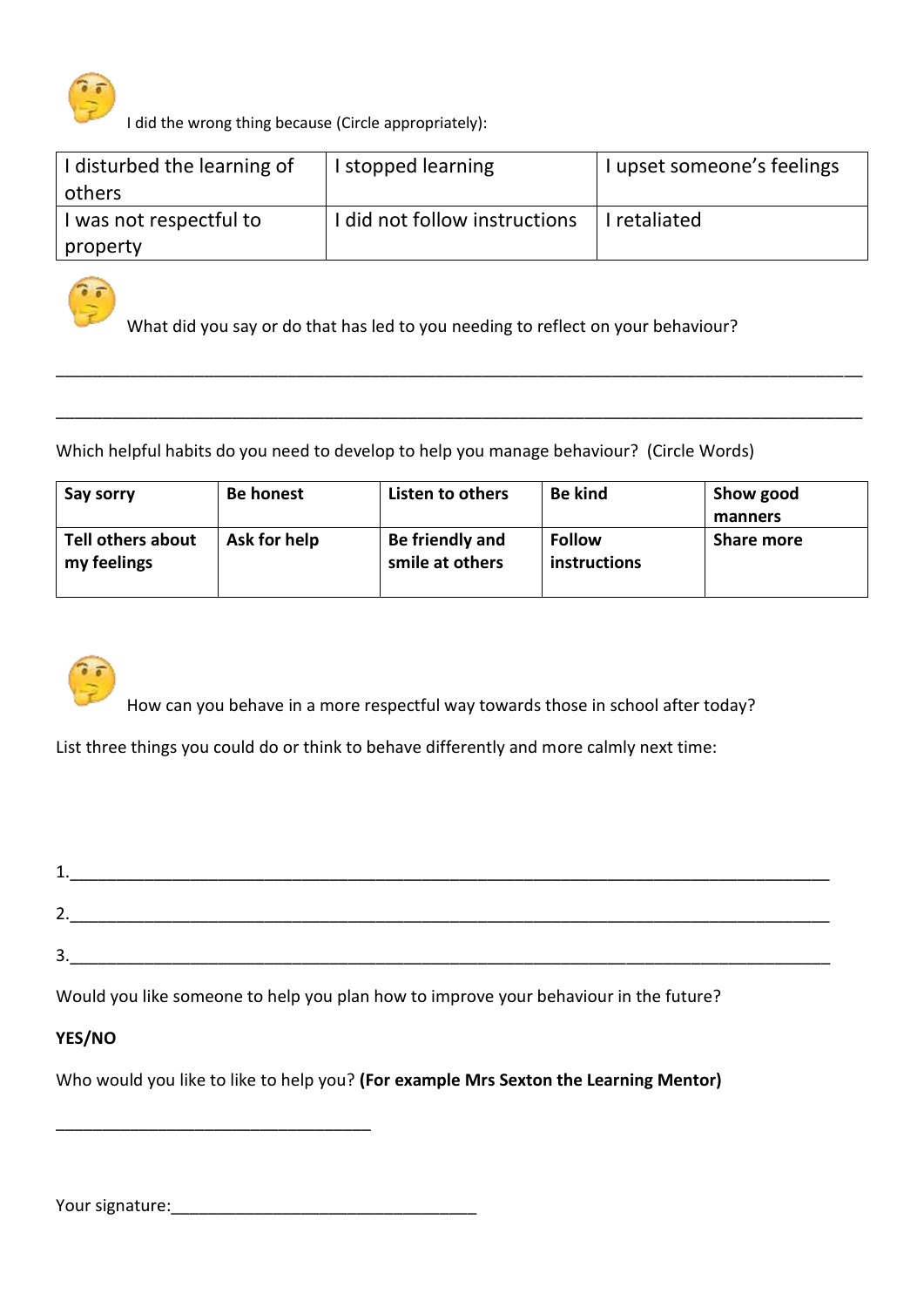Now take this think sheet to the following people so that they are aware that you are trying to improve your behaviour.

Teacher signature:

Mrs McGuigan/Mr Heskin/Mrs Hawker signature: \_\_\_\_\_\_\_\_\_\_\_\_\_\_\_\_\_\_\_\_\_\_\_\_\_\_\_\_\_\_\_\_\_\_\_

**Appendix F: Stage Forms 4**



Name: which is a set of the control of the Date:  $\Box$  Date:  $\Box$ 

You have been given reflection time to think about your behaviour and where it is taking you. It is your job to work, with your teacher on how to make better choices for the future. Your job now is to complete the sheet and discuss with an adult how to plan for a positive behaviour in school.

Which emotions or feelings led to this happening? (Circle words)

| Angry<br>ີ | Frustrated | Jpset |
|------------|------------|-------|
|            |            |       |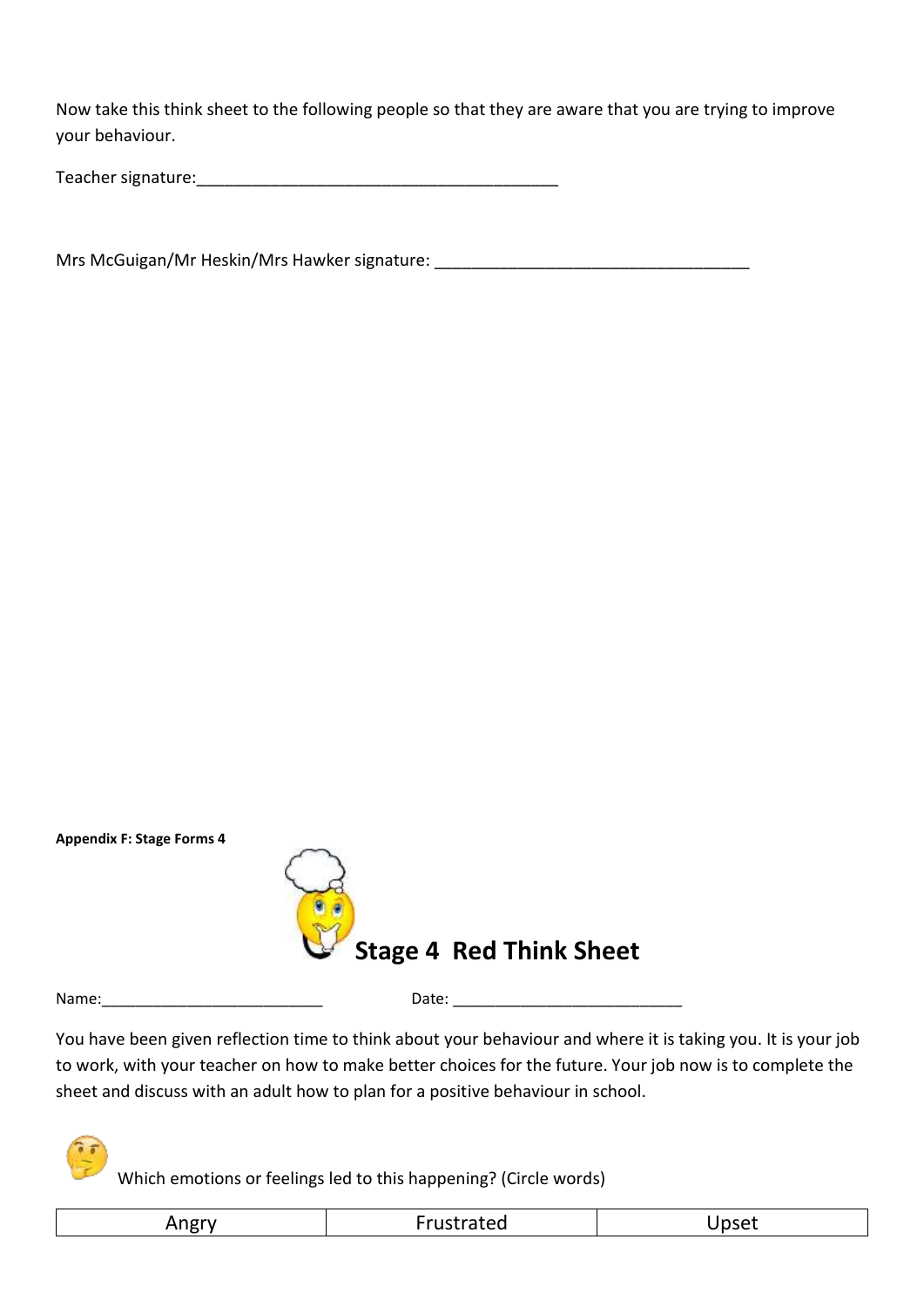| Worried<br>. .<br>earful<br>Excited<br>-ear<br>---------<br>_________<br>_____ |  |  |  |
|--------------------------------------------------------------------------------|--|--|--|
|--------------------------------------------------------------------------------|--|--|--|



I did the wrong thing because (Circle appropriately):

| I disturbed the learning of | I stopped learning            | I upset someone's feelings |
|-----------------------------|-------------------------------|----------------------------|
| others                      |                               |                            |
| was not respectful to       | I did not follow instructions | retaliated                 |
| property                    |                               |                            |



What did you say or do that has led to you needing to reflect on your behaviour?

Which helpful habits do you need to develop to help you manage behaviour? (Circle Words)

| Say sorry                        | <b>Be honest</b> | Listen to others                   | <b>Be kind</b>                | Show good         |
|----------------------------------|------------------|------------------------------------|-------------------------------|-------------------|
|                                  |                  |                                    |                               | manners           |
| Tell others about<br>my feelings | Ask for help     | Be friendly and<br>smile at others | <b>Follow</b><br>instructions | <b>Share more</b> |

\_\_\_\_\_\_\_\_\_\_\_\_\_\_\_\_\_\_\_\_\_\_\_\_\_\_\_\_\_\_\_\_\_\_\_\_\_\_\_\_\_\_\_\_\_\_\_\_\_\_\_\_\_\_\_\_\_\_\_\_\_\_\_\_\_\_\_\_\_\_\_\_\_\_\_\_\_\_\_\_\_\_\_\_\_\_\_

\_\_\_\_\_\_\_\_\_\_\_\_\_\_\_\_\_\_\_\_\_\_\_\_\_\_\_\_\_\_\_\_\_\_\_\_\_\_\_\_\_\_\_\_\_\_\_\_\_\_\_\_\_\_\_\_\_\_\_\_\_\_\_\_\_\_\_\_\_\_\_\_\_\_\_\_\_\_\_\_\_\_\_\_\_\_\_



How can you behave in a more respectful way towards those in school after today?

List three things you could do or think to behave differently and more calmly next time:

| ÷.                       |  |  |
|--------------------------|--|--|
|                          |  |  |
| $\overline{\phantom{0}}$ |  |  |

Would you like someone to help you plan how to improve your behaviour in the future?

# **YES/NO**

Who would you like to like to help you? **(For example Mrs Sexton the Learning Mentor)**

Your signature:

\_\_\_\_\_\_\_\_\_\_\_\_\_\_\_\_\_\_\_\_\_\_\_\_\_\_\_\_\_\_\_\_\_\_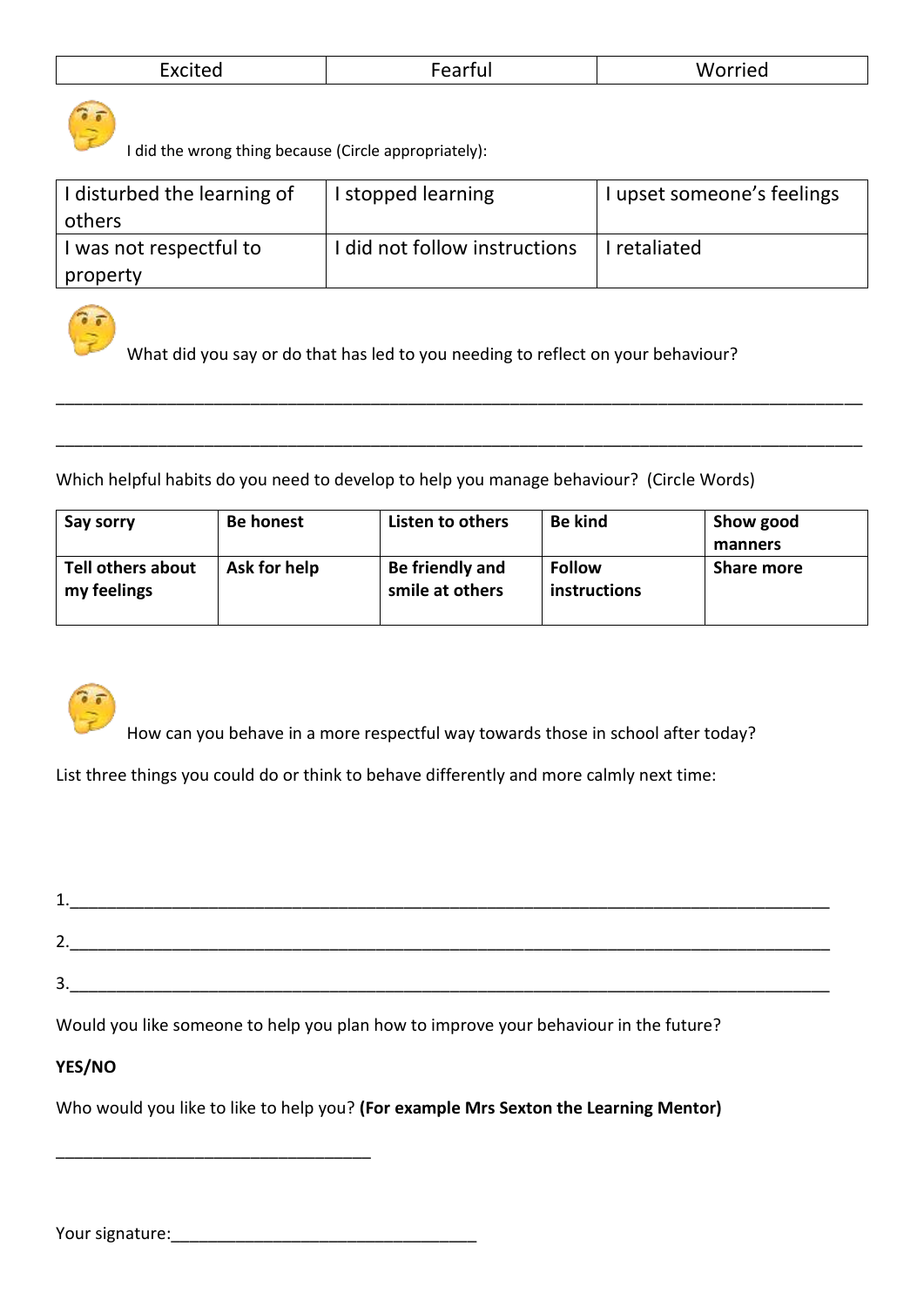Now take this think sheet to the following people so that they are aware that you are trying to improve your behaviour.

Possible next steps as a result of the incident:

| Verbal apology    | Clean up mess made during incident                       |  |
|-------------------|----------------------------------------------------------|--|
| Written apology   | Damage repaired                                          |  |
| Picture/card made | Other tasks carried out for the benefit of the<br>school |  |
| Other:            |                                                          |  |

Teacher signature:  $\Box$ 

Mrs McGuigan/Mr Heskin/Mrs Hawker signature:

#### **Appendix G: Minor and Major incidents list**

Stages 1 and 2 Minor incidents

Examples of Stage 1: wasting time, interrupting, calling out inappropriately, giving a defiant or insolent look, inappropriate chatter or inattentiveness

Examples of Stage 2: preventing others from learning, making a rude remark, ignoring instructions, spoiling property

#### Stage 3 and 4 Major incidents

Examples of Stage 3: leaving a room or area without permission, blatant disobedience, swearing, spitting, throwing of objects, telling lies, making an insolent gesture.

Examples of Stage 4: making racist remarks, making any abusive or threatening remarks, aiming an object at someone, causing a deliberate injury, causing irreparable damage to property.

*\*All incidents of a racist, homophobic or transphobic nature, or involving gender discrimination, are treated seriously and are dealt with according to the age, understanding and the nature of the incident. The principles within this policy are used to explore and deal with this situation.*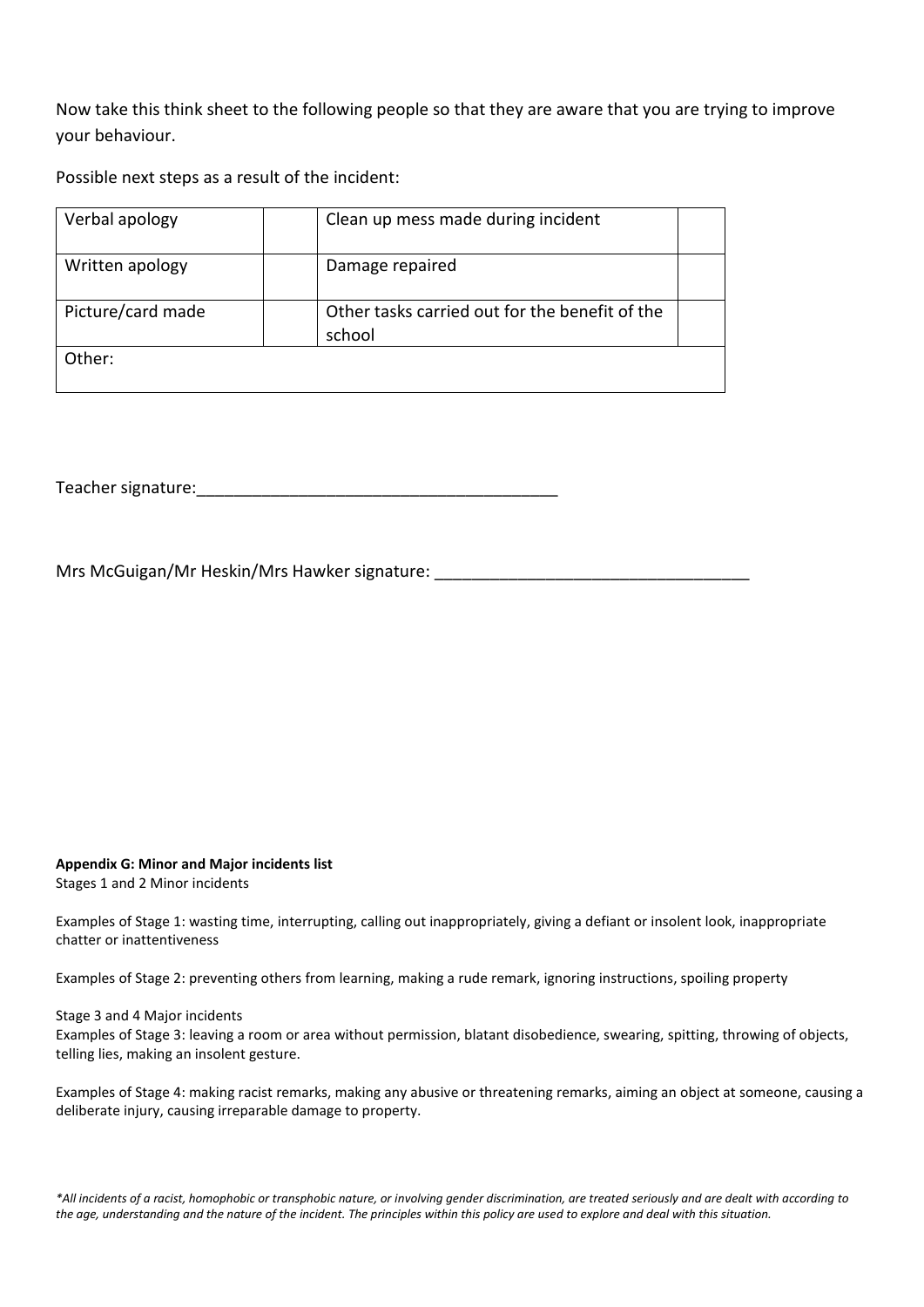*Racist incidents are stored in a separate file in the office and used for tracking of incidents and official reporting; this is looked at regularly to ensure any regular victims, perpetrators or trends are identified, and support can be given as required. Parents are always notified when these incidents occur.*

# **Appendix H: Use of exclusions**

These are only used as a last resort and where the safety or effective working of the child(ren) class/ school would be compromised. Wherever possible the use of learning mentors, Inclusion lead or SLT are utilised to deal with any significant issues.

Internal and external exclusions are sometimes used if returning a child back into the class setting may result in significant further disruption to their or others learning – or a significant incident has occurred which requires immediate investigation and time for children to become regulated.

We follow the DFE guidance of: "Exclusion from maintained schools, Academies and pupil referral units in England" 2012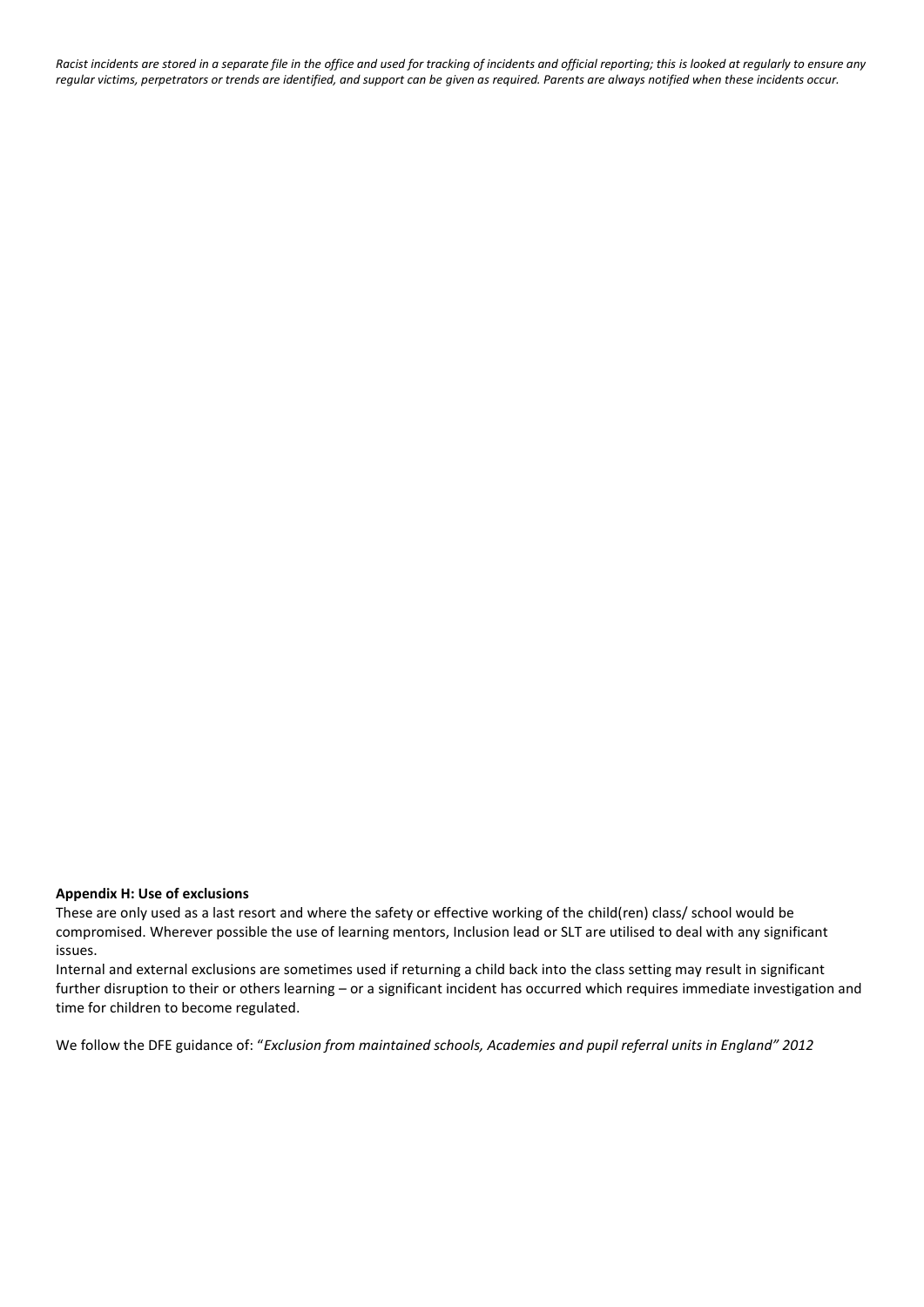#### **Appendix I: Supporting children with Social Emotional Mental Health needs**

It is a primary aim of our school that every member of the school community feels valued and respected, and that each person is treated fairly and well. We are a caring community, whose values are built on mutual trust and respect for all. The school's behaviour policy is therefore designed to support the way in which all members of the school can live and work together in a supportive way. It aims to promote an environment where everyone feels happy, safe and secure and able to learn. We recognise that children may experience a range of social and emotional or medical difficulties which manifest themselves in many ways. These may include children displaying challenging, disruptive or disturbing behaviour.

These behaviours may reflect underlying mental health difficulties, social interaction difficulties, or sensory disorders. Other children may have attention deficit disorder, attention deficit hyperactive disorder, foetal alcohol disorder or attachment difficulties. These children will be supported using a variety of strategies and these will be developed with key adults within the child's life (staff, professionals, parents) in order to best meet their needs.

We recognise that children with SEMH may exhibit behaviours which reflect a hyper or hypo state and that the behaviour(s) comes from a place of fear, stress, low self-esteem, dysregulation or as a result of a school based barrier to learning e.g. pitch of task, classroom environment. We have a duty to strive to help children to return to a place of regulation as only then will the child be in a place to reflect on the behaviour and find ways to repair the situation. We also recognise that children in states of stress and dysregulation are unable to learn as effectively as those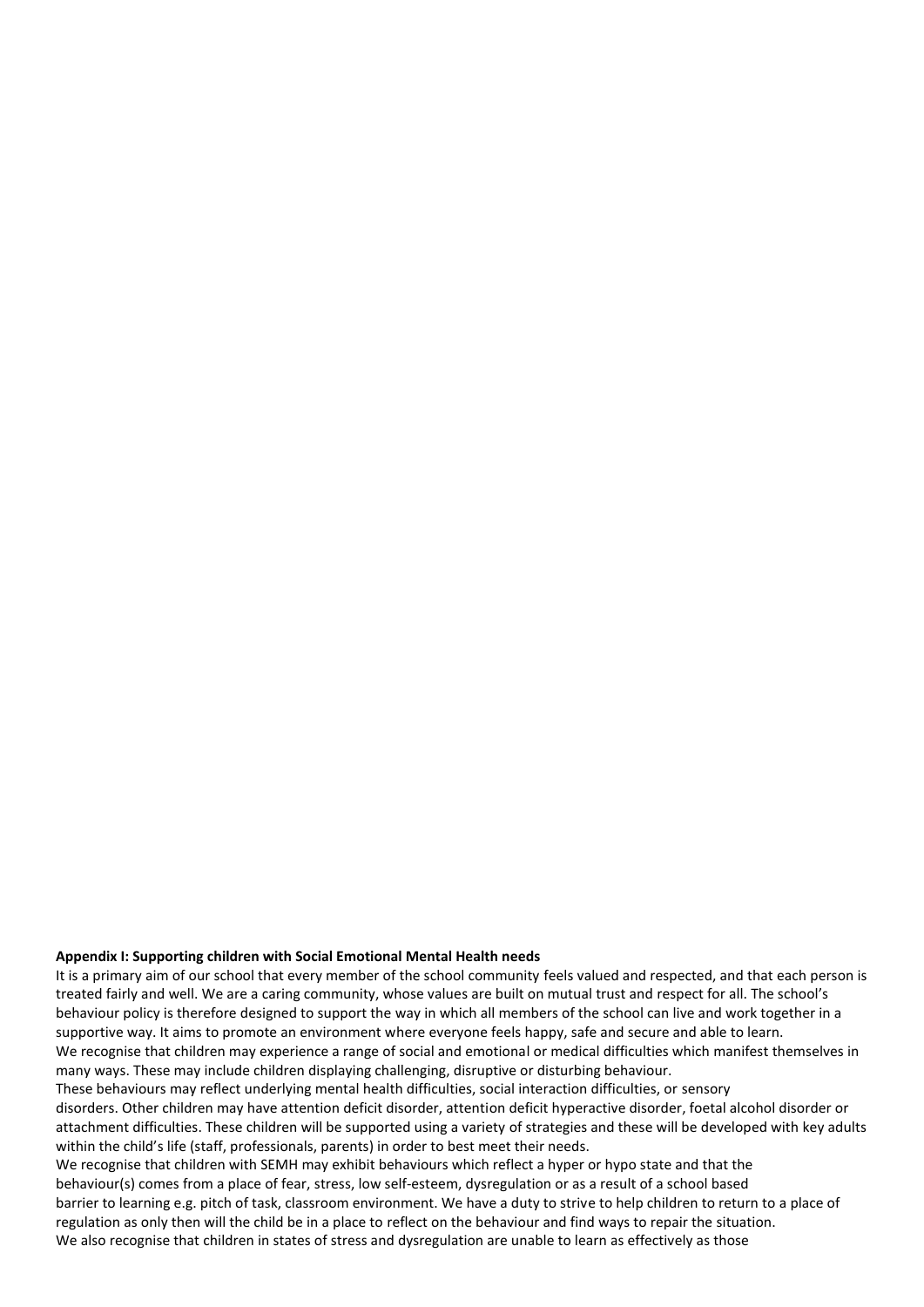who are in a state of regulation.

In order to effectively support children it is vital that staff are well trained and understand the potential root causes of behaviour(s).

We also recognise the needs of children with Special Educational Needs and Disabilities and follow the policies and procedures associated with supporting these children, including but not exhaustively, the SEND code of practise, Equal Opportunities, Disability Act.

# **For effective provision for SEMH needs, all staff are trained in the following areas:**

- ADHD

- Autism level 1 (specific staff to level 2 or 3)
- Adverse Childhood Experiences
- Attachment
- Trauma how we track this and how we can plan for potential difficult times
- School ethos for working with children

# **Key principles in supporting the universal needs of all pupils:**

- All behaviour (positive or negative) is a reflection of a person's emotional state
- Understand brain development and impact of stress and fear on behaviour
- Children have different 'stress windows of tolerance'
- You can't always see the 'trigger'
- Behaviours communicate a need
- Scared children can do scary things
- Don't take things personally
- Negative behaviour mostly comes from an unconscious place
- In times of stress children's thinking process is distorted and confused and short term memory is suppressed
- Children who are dysregulated are unable to access the thinking part of their brain
- Children without the strategies and skills need to manage their emotions need to be supported

# **How we support the universal needs of all pupils:**

- Use of natural consequences rather than 'punishments'
- High Structure (Strong routines and boundaries) High nurture
- The use of PACE (Playfulness, Acceptance, Curiosity, Empathy)
- Use wondering in order to explore the potential cause of the behaviour
- Giving children time, space and support when dysregulated BEFORE attempting to deal with the behaviour
- Engaging children at an emotional level
- Regulate our own emotions
- Time in not time out?
- Using staff presence to help regulate
- Naming need
- Empathetic Commentary
- Access to learning mentors
- Understand that any traumas in a child's life can impact on behaviour

# **How we support children with additional SEMH needs:**

In addition to the above we have package of therapeutic support for specific difficulties.

Children having difficulties are identified through members of staff, parents or other children raising a concern, or as a result of school tracking showing that there is a change in behaviour(s).

#### **Following the identification of a child with additional SEMH needs, we:**

- Meet with staff, child and parents to explore the issues and develop a plan or approach (A key approach is non-judgemental listening)

- Observe the child in lessons including review of approaches to teaching, classroom environment, access to

learning and relationships

Following this, support will be given in a range of ways

# **Approach**

# **What looks like Purpose**

Regulation times Access to:

- A quiet area/member of staff
- Sensory area
- Launch pad Pastoral Room
- Physical / Sensory activities
- Ready to learn intervention

Enable children to regulate before going into class before school/ after break/dinner etc.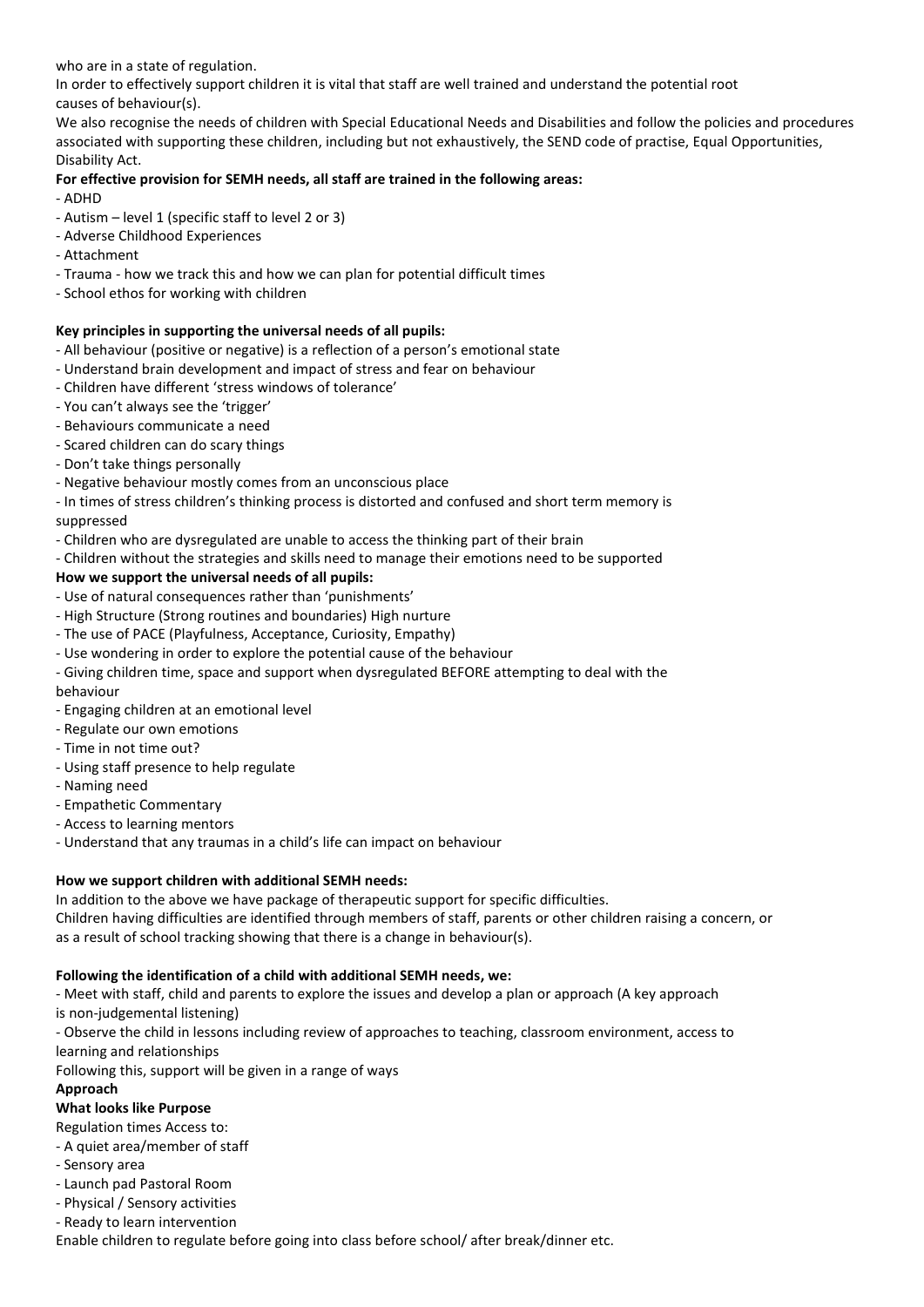# Self-Elected withdrawal

Child can ask teacher to leave the room to go to a specific place e.g. Launch pad, Head teacher's office. NB: Child may be angry – use limited talk or discussion. This is a strategy that has been discussed and planned for. Enable children to develop skills to recognise their own dysregulation and remove themselves from the situation. Enables an adult to be close by and support the child to regulate – where needed and when the child is ready. Ready to learn behaviour management 1-2-1 support with learning mentor or other support staff Looking at specific issues for children, identifying triggers and areas that cause stress/anger for the child. Support child in developing approaches to managing these feelings.

Sensory Assessment Use of sensory checklist To identify sensory needs and triggers in order to develop provision for that child.

# **Learning Mentor Support**

- In class support
- Transition support from activities/ break etc
- Small 1 to1 or focus groups
- Daily / regular check ins
- Targeted support in the playground
- Access to Launchpad and sensory area

Provide overall support for children's mental health and emotional needs in order to reduce anxiety Social and Emotional Support Plans

Formal written support plan written by class teacher/ key adult / parents and learning mentor

Identifies the emotional needs for the child and the actions needing to be taken by school in order to support their emotional needs.

Individual Support

# Targets

Short term targets for pupils to address a specific issue (Usually written in reflection sheets). Written with the child and usually reviewed at the end of each lesson/ break. For some children the use of a sticker /comment is used for each session. This approach is not suitable for all children - especially those with more complex needs or trauma and should only be used following discussion with the INCLUSION Leader.

# **Approach What looks like Purpose**

*(this must be agreed with the Inclusion leader before being introduced)*

In class amended provision: Busy boxes, stress balls, fidget toys, social stories, drawing pads, self-withdrawal,

specific 'safe' places (e.g. tent) or other activities specific to the child

Child working on floor rather than at a table to help children remain regulated in order for them to access learning.

External Support and (or) assessments supply a range of support:

Lego Play Therapy (Emotional Health Support)

ADHD Nurse

School Nurse

**CAMHS** 

Educational Psychologist

Communication and Autism Team

Child Development Centre

Intensive Family support

To provide a range of assessments and support for more complex needs – including individual assessment and family support.

# **Appendix J: Use of reasonable force and Screening pupils**

As a result of our approaches to supporting the needs of children with additional needs it is very rare that the use of force is required. If a situation does occur, staff will use every possible solution to deescalate the situation and avoid having to resort to any physical contact in terms of managing a behaviour. Early help from a member of SLT/ Learning mentors is vital in supporting a difficult situation.

The law states that it is permissible to use reasonable force to prevent pupils committing an offence, injuring themselves or others, or damaging property, and to maintain good order and discipline in the classroom. This is a last resort and will only ever be used in the most extreme circumstances.

If such actions are necessary, the actions that we take aim to use the minimum amount of force necessary for the minimum amount of time necessary. Where physical intervention is needed, this is recorded on the Behaviour Stage Form and must be reported immediately to the Headteacher. A record of these incidents is kept by the Headteacher.

# **Screening and searching pupils**

Taken from the *Behaviour and discipline in schools - Advice for headteachers and school staff (January 2016)*, there are two sets of legal provisions which enable school staff to confiscate items from pupils:

**'The general power to discipline'** and the '**Power to search without consent'**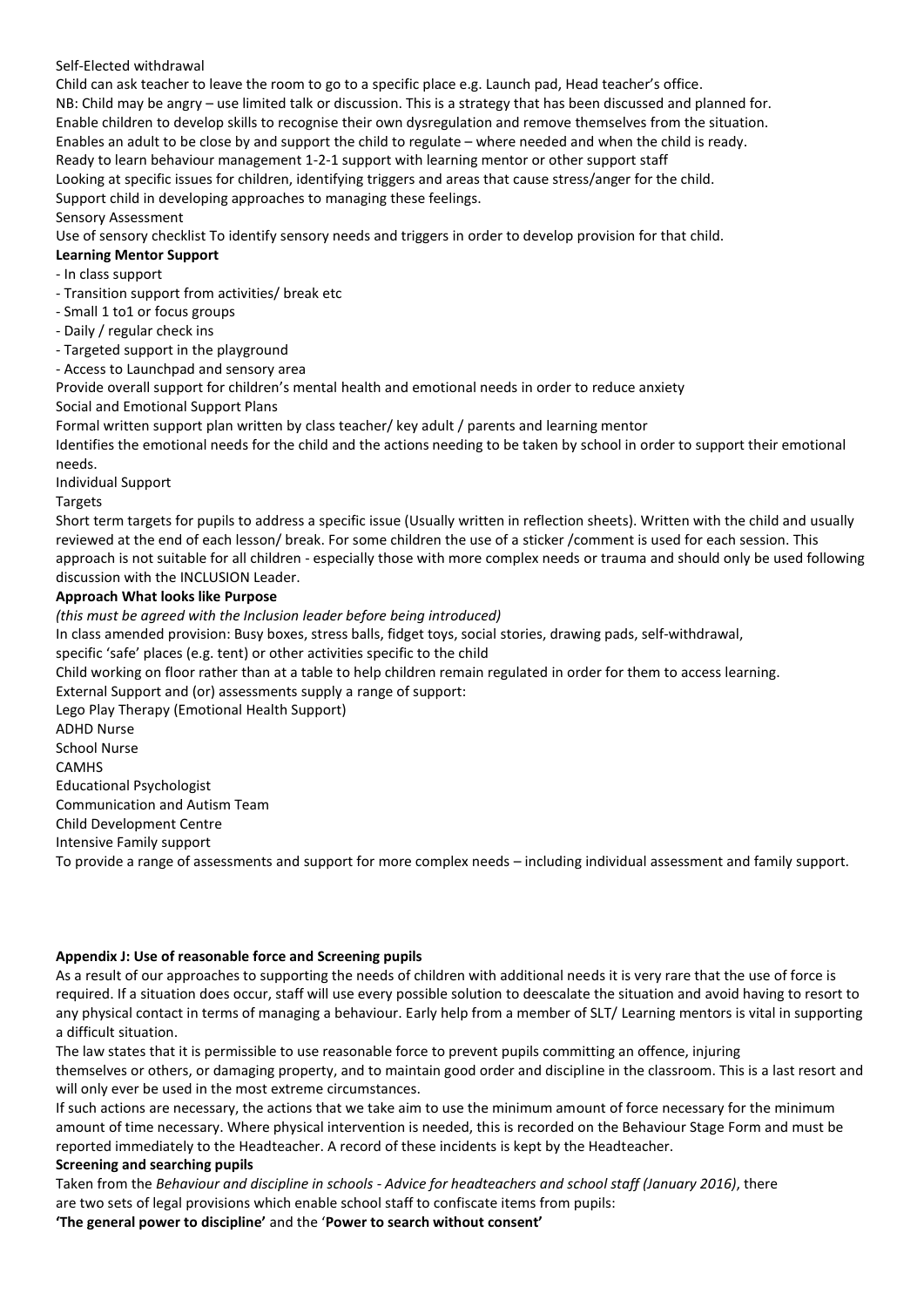At Holtsmere End Junior School, staff may confiscate items that are of high value, deemed inappropriate, are against the school policies or are causing an issue. Where a specific policy does not exist, the teacher should use their discretion, whether the item is returned to the child or to the parent/guardian. Items returned to the child should usually be returned no later than the end of that school day. If the item needs collecting by a parent/guardian the teacher should ensure that the parent/guardian is made aware that an item has been confiscated – either through the child or via text/phone call; where the item is of high value or deemed inappropriate, contact should be made directly with the parent/guardian. Staff do have the Power to search without consent for "prohibited items" including:

- knives and weapons
- alcohol
- illegal drugs
- stolen items
- tobacco and cigarette papers
- fireworks
- pornographic images

• any article that has been or is likely to be used to commit an offence , cause personal injury or damage to property; and

• any item banned by the school rules which has been identified in the rules as an item which may be searched for.

The legislation sets out what must be done with prohibited items found as a result of a search.

#### **Appendix K: Governors' statement:**

As required by the guidance from the Department for Education on "**Behaviour and discipline in schools - Guidance for governing bodies"**, the following is a statement of general principles in *'determining measures to promote good behaviour and discipline amongst pupils'* DFE, p2

The **Holtsmere End Junior School Governing Body** believe that children behaviour well when they feel safe and secure and believe that behaviour is an expression of need. We strongly guide the school to develop approaches that reflect this belief and support the pupils to develop their emotional well -being. We also expect the school to provide effect support for pupils with difficulties.

In addition we ask school to provide clear guidance for their staff on:

a. Screening and searching pupils

- b. The power to use reasonable force or make other physical contact;
- c. The power to discipline beyond the school gate;
- d. Pastoral care for school staff accused of misconduct; and
- e. When a multi -agency assessment should be considered for pupils who display continuous disruptive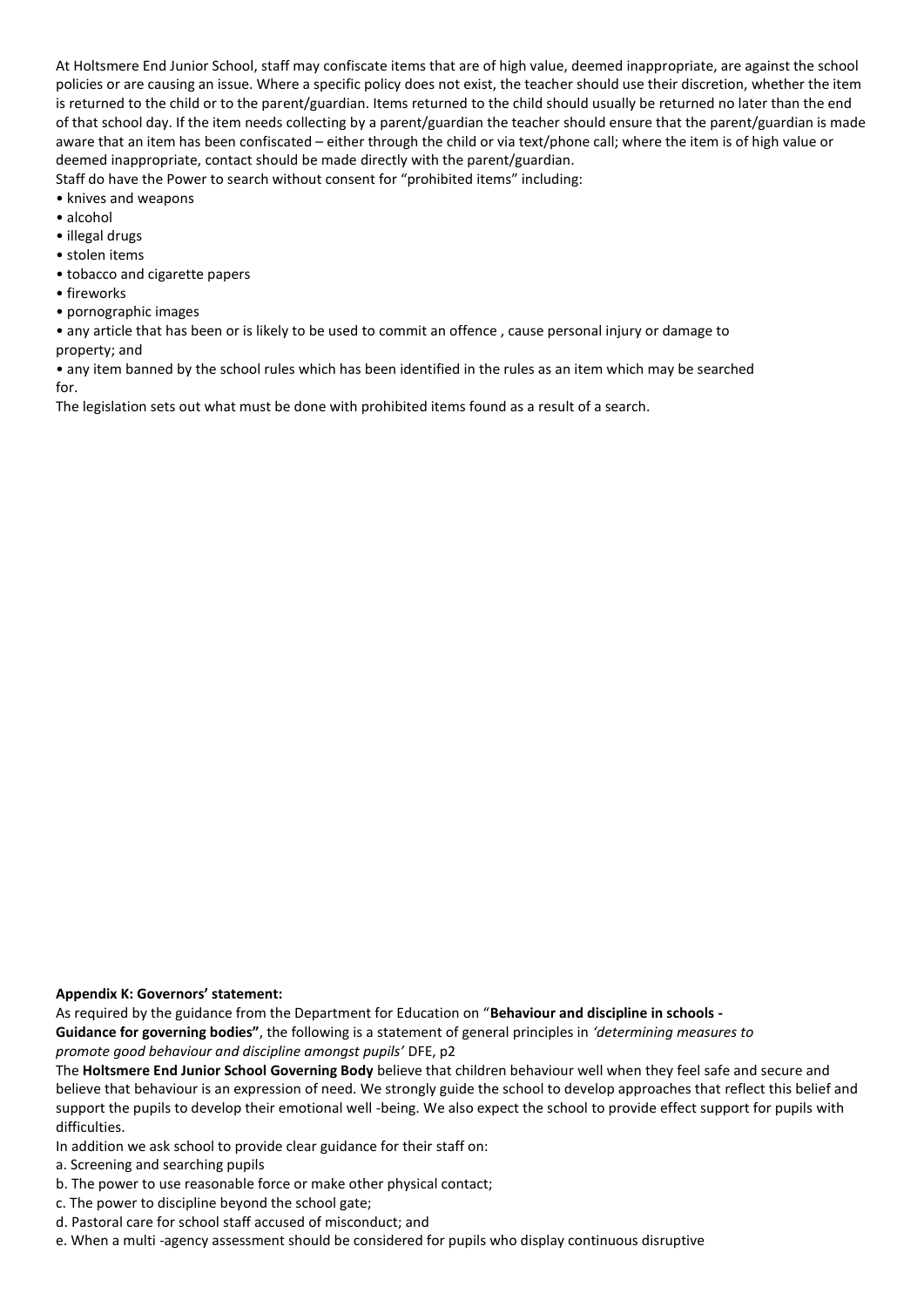behaviour.

# **Appendix L: The power to discipline beyond the school gate**

**As a school we will respond to concerns regarding children's behaviour outside of school which could:**

have repercussions for the orderly running of the school or

poses a threat to another pupil or member of the public or

could adversely affect the reputation of the school.

Pupils, Parent's and Staff are advised to inform school if they have any concerns. Each concern will be dealt with based on the nature of the incident.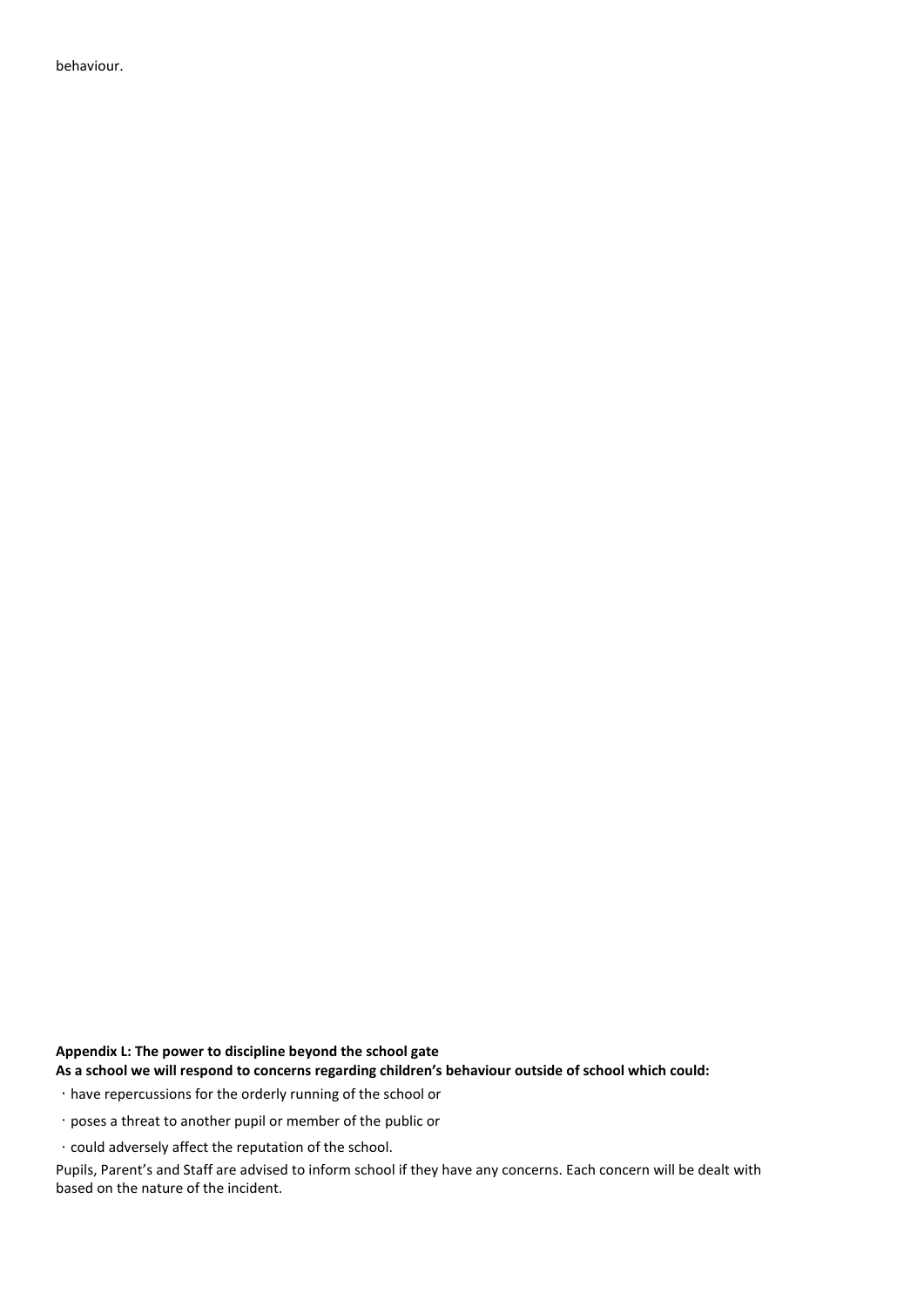#### **Appendix M: Pupil allegations against staff**

We follow safeguarding and staff discipline policies in dealing with any allegations against staff.

We deal with any allegation of abuse made against a teacher or other member of staff or volunteer in a school or college very quickly, in a fair and consistent way that provides effective protection for the child and at the same time supports the person who is the subject of the allegation.

Where the allegation is determined to be **false** or **malicious** – additional support is offered for the pupil, family and member of staff and advice may be sought from the local authority as to the best course of action moving forward.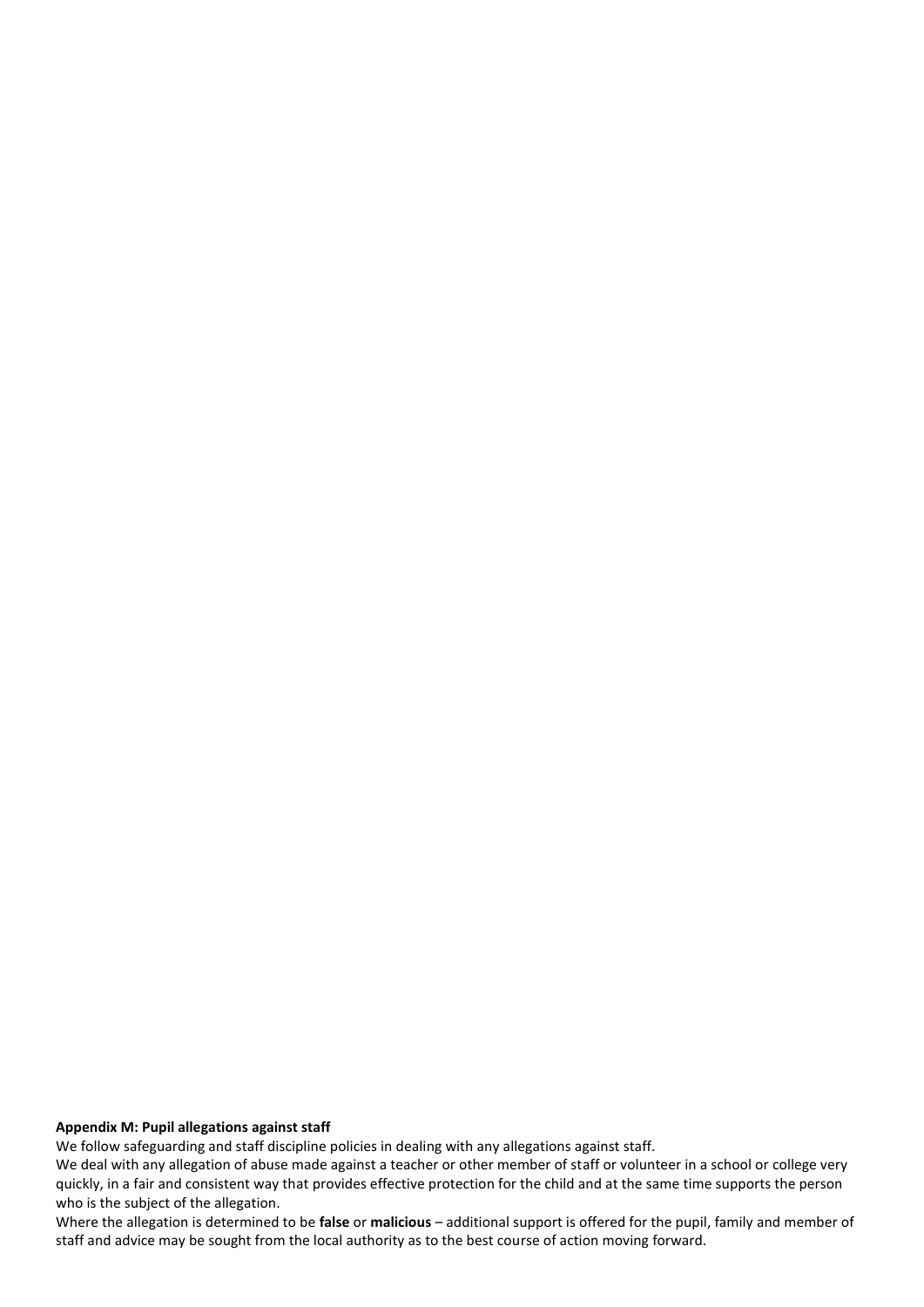Depending on the nature and severity of the allegation a course of action will take place to ensure the continued effective provision of learning and relationships between the child and the staff and school.

This may result in a short term exclusion in order to ensure effective plans are in place to mitigate the risk to the school and staff.

**Appendix N: Specific circumstances - School trips/visits/swimming/PE:**

Following the guidance of the Equality Act 2010, we endeavour to provide all children with full access to the school curriculum: this includes educational visits and trips .

If a child has significant difficulties where an activity may pose additional risks for that child or the safety of others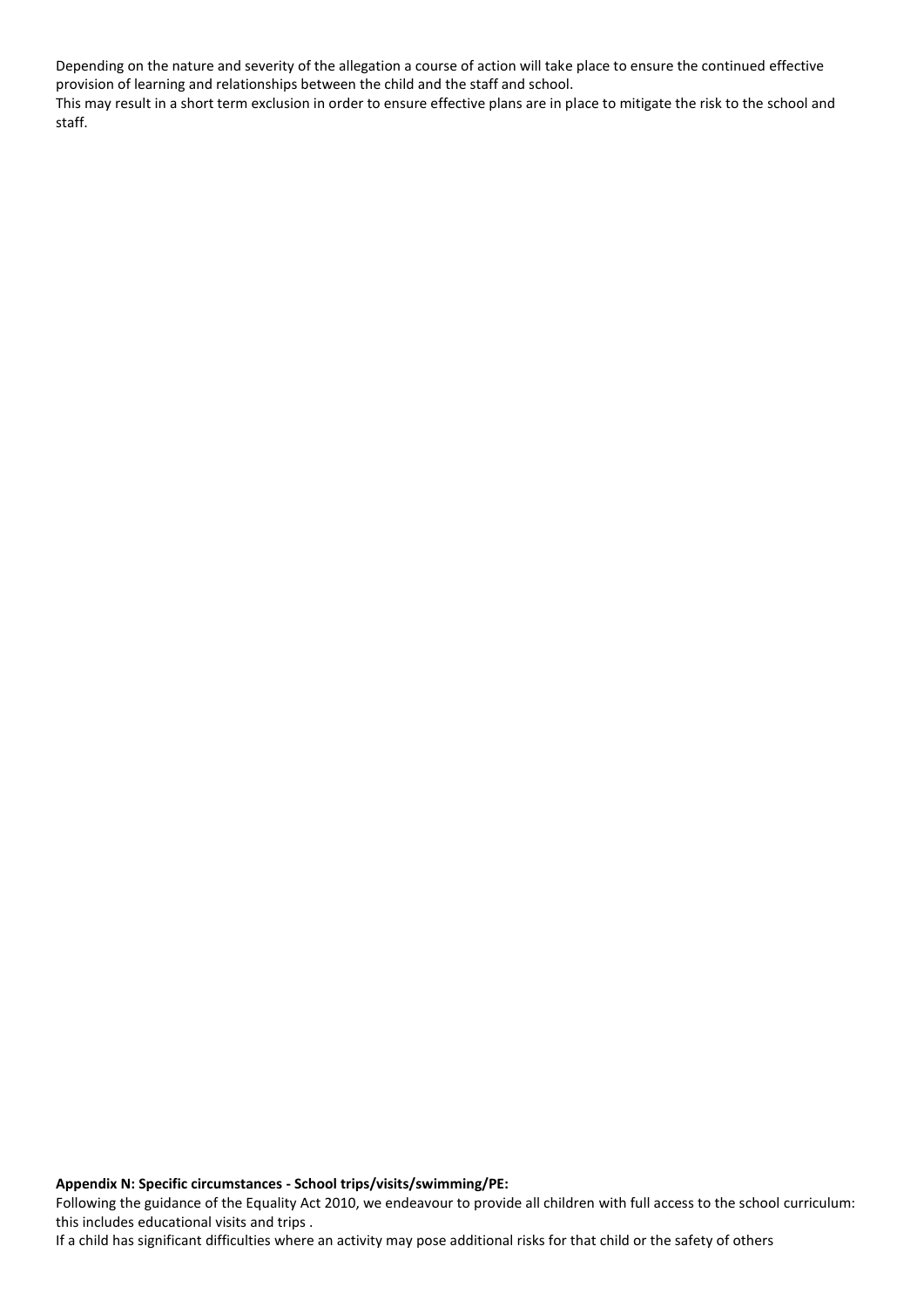– we will work closely with staff and parents to develop a plan of support in order for the child to attend the trip and ensure the best possible outcome for all involved. This may involve for example: additional staffing, different modes of transport, amended visit time/structure of the visit.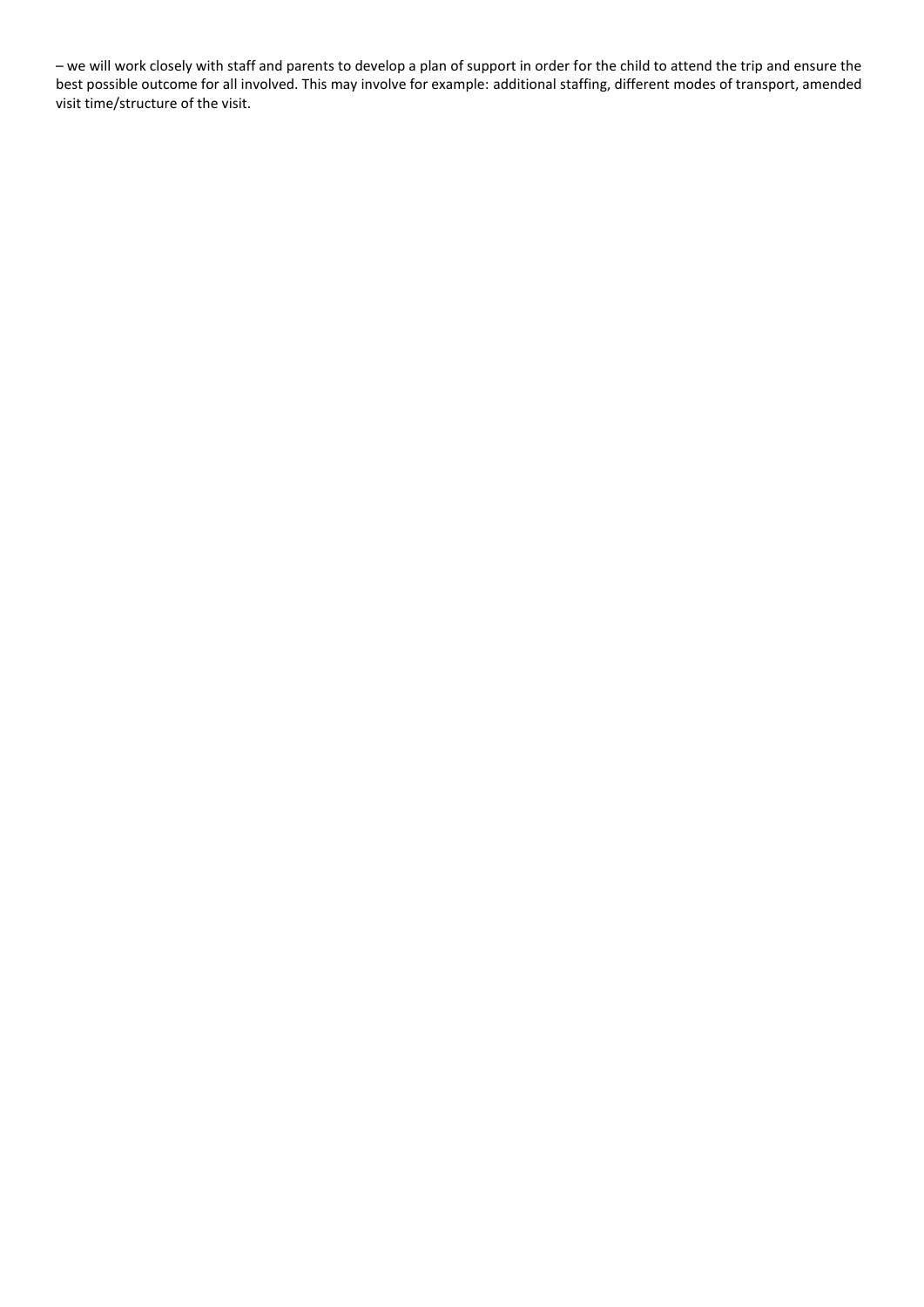**Appendix O: Useful Reading Coming soon Appendix P: Glossary: IN DEVELOPMENT Word Description** Hyper states hypo states Sensory needs Adverse Childhood Experiences (ACE) Attachment Regulation Dysregulation Transphobic Racist Stress windows of tolerance Containment Universal needs Additional needs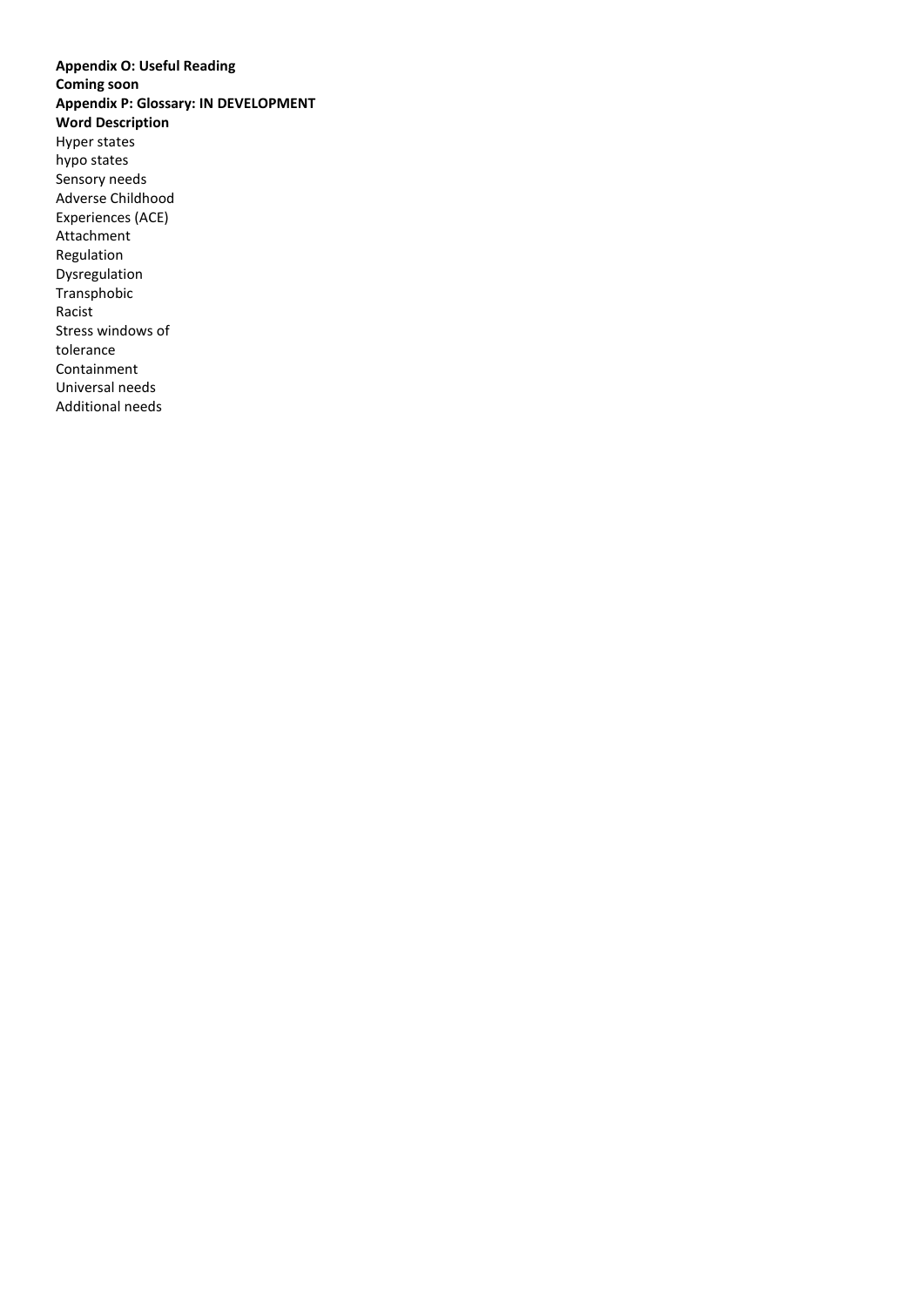# **Appendix Q: Case Study – example: IN DEVELOPMENT**

Child dysregulates when playing football – kicks someone One off Specific needs

#### *Football case study – child A*

For 2 consecutive weeks, Child A had been physically aggressive towards others playing football. Despite support from LMs and AHT, Child A had initiated 2 other incidents in the playground. The child was then advised that to take part in football for the next week, he would need extra adult supervision from a LM but this could not be for the whole session. This was then arranged and a LM supported him for 15 minutes of football time. The child then spent the rest of the lunchtime in the Pastoral room. This was discussed with Mum and Child A prior to football

who agreed it was the best action and was in the best interest of all the children.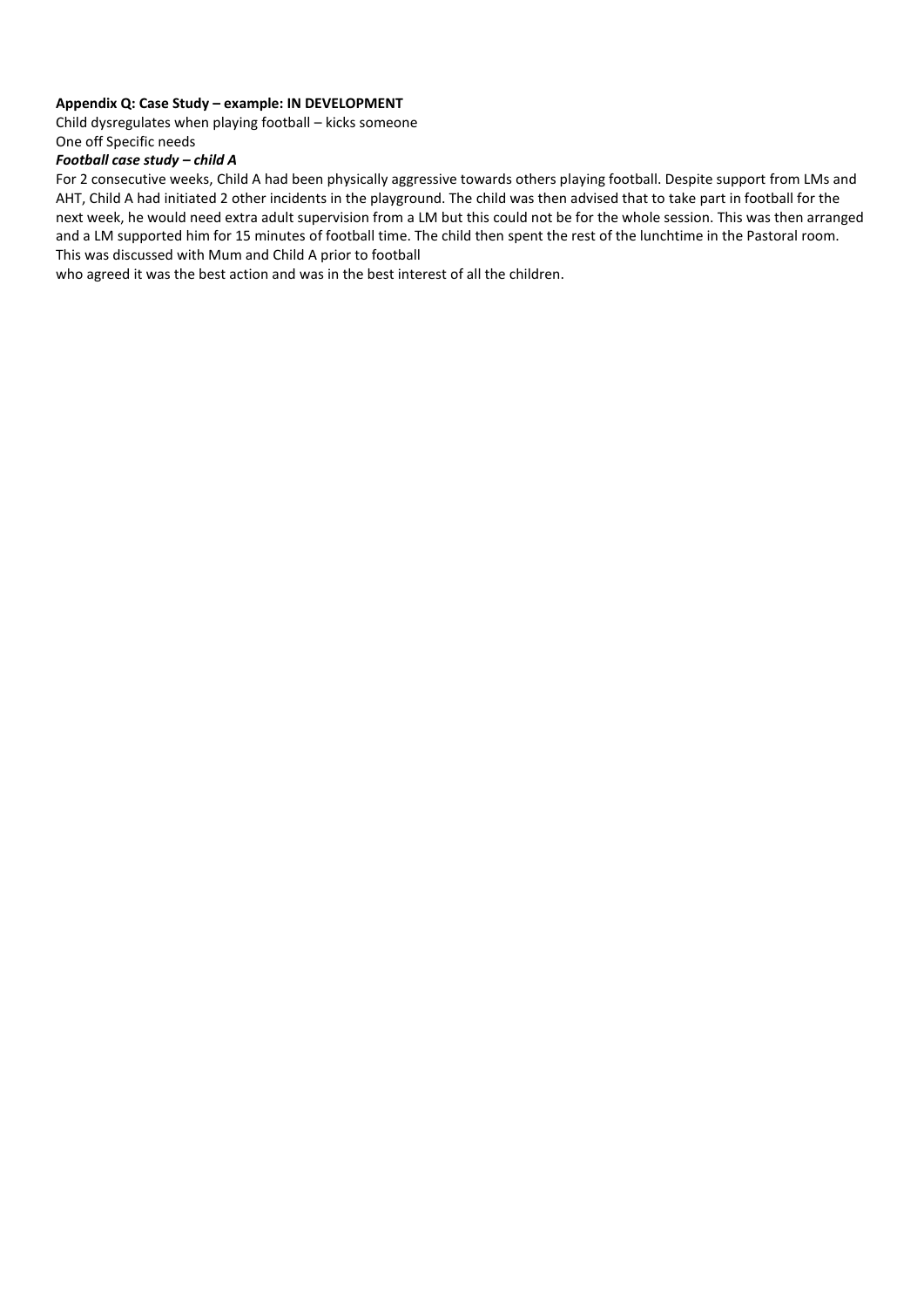# **Appendix R: Examples of therapeutic strategies: IN DEVELOPMENT**

**Strategies:** Wondering questions: Empathetic commentary Modelling and rehearsing approaches **:** "I think you are trying to say….

# **Strategies in action:**

#### **Behaviour Strategy Approach example**

Shouting out "Okay, let's try that again" "I think you are trying to say….." Answering Back Asking in a rude way Snatching Child Angry Child crying